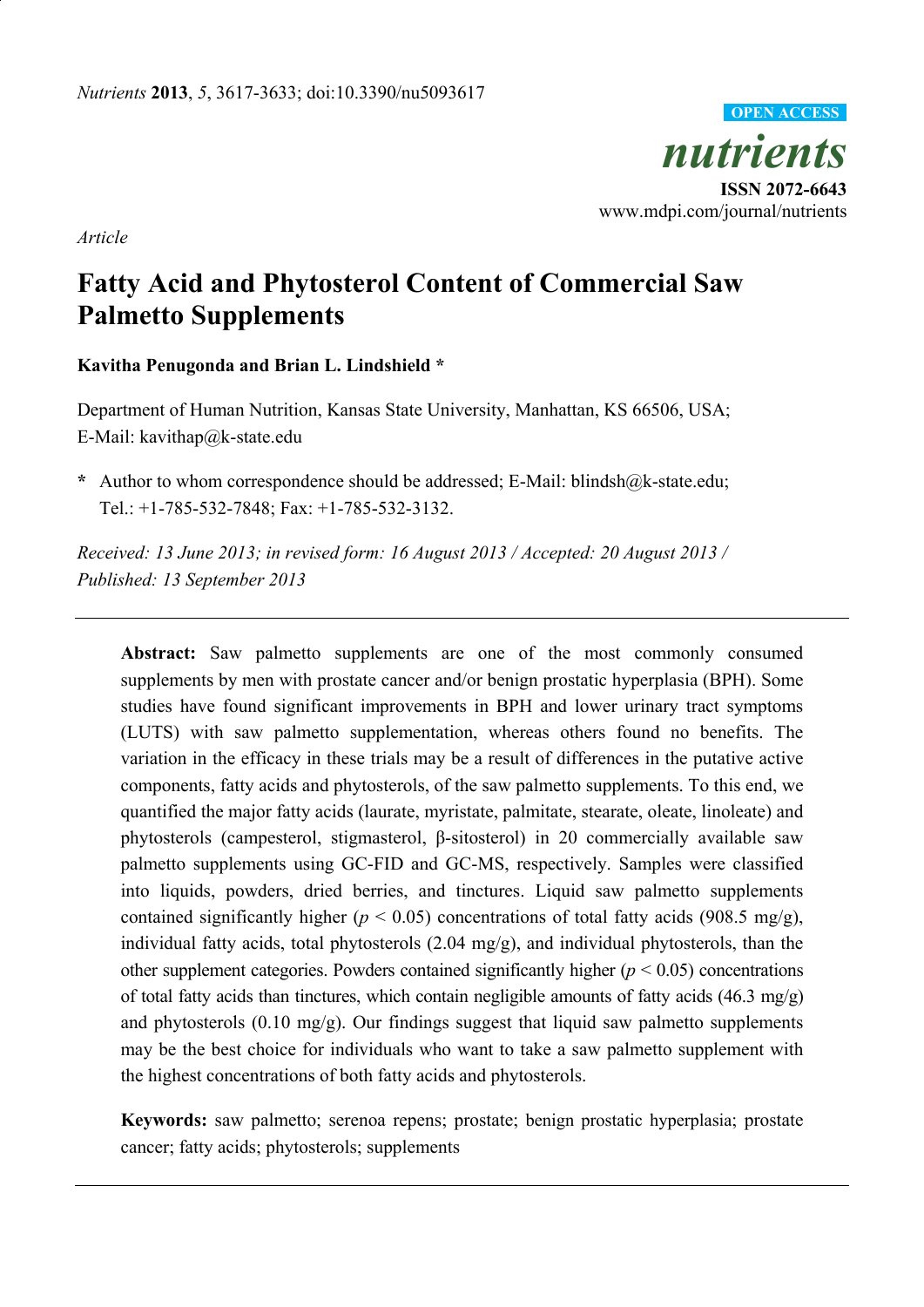## **1. Introduction**

Saw palmetto (*Serenoa repens*) herbal supplements are commonly used by men to combat benign prostatic hyperplasia (BPH), a nonmalignant enlargement of the prostate. In addition to BPH, these supplements are commonly consumed by men diagnosed with prostate cancer. In 2007, 5.1%  $(-1.7$  million people) of Americans 18 years of age or older reported using saw palmetto in the past 30 days [1]. In 2011, over \$18 million in saw palmetto was sold in the United States, ranking third among herbal dietary supplements [2]. A systematic literature review of 11 studies identified saw palmetto supplements as one of five commonly used complementary or alternative medicine modalities by men with prostate cancer; use was 1.9%–24.9% [3]. Another study found that 13.8% of unaffected men whose brothers had been diagnosed with prostate cancer had taken saw palmetto at some point in their lives [4].

Saw palmetto's putative mechanism of action is inhibition of 5α-reductase, the enzyme that converts testosterone into the more potent androgen dihydrotestoterone [5–10]. Studies that have found saw palmetto administration or treatment reduced androgen action support this belief [11–15]; however, not all studies have found that saw palmetto inhibits 5α-reductase or has anti-androgen action [16–18]. The believed bioactive components of saw palmetto are fatty acids and phytosterols. Saw palmetto extracts predominantly consist of fatty acids  $(\sim)0\%$  and are unique compared with other extracts and vegetable and nut oils [19] in that they are a rich source of the saturated, medium-chain fatty acids laurate (12:0) and myristate (14:0) [20].

Several studies suggest that the fatty acids in saw palmetto extracts are responsible for its ability to inhibit 5 $\alpha$ -reductase [21–26], but which fatty acid(s) is/are responsible for the inhibition varies. Some research suggests that saw palmetto phytosterols (β-sitosterol, campesterol, stigmasterol), inhibit 5α-reductase, prostate cancer cell/tumor growth, and/or BPH symptoms [27–31]; however, these phytosterols are not unique to saw palmetto extracts [32]. Nevertheless, a combination of fatty acids, phytosterols, and other bioactive components may be responsible for beneficial effects reported from saw palmetto supplements.

Saw palmetto extract decreased testosterone-induced prostate hyperplasia [15] in rats and prostate cancer progression in TRAMP mice [14]. A number of studies have found that saw palmetto supplements improve lower urinary tract symptoms (LUTS) in men suffering from BPH. The two largest, highest-quality BPH clinical trials [33,34], however, failed to find a benefit of supplementation, leading a systematic literature review to conclude that saw palmetto supplementation provides no benefit [35].

Although methodological issues or distinctions may be responsible for these conflicting findings, it is also possible that differences in the nutrient profiles of the saw palmetto supplements used in the studies influenced the results. In support of this possibility, different saw palmetto supplements exhibited varied effectiveness in inhibiting 5α-reductase activity and prostate cancer cell proliferation [36,37]. In addition, Wolsko *et al.* found that only 6/26 (26%) of published saw palmetto randomized-controlled trials reported performing quantitative analysis on the extract used [38]. This is important because the fatty acid content of saw palmetto supplements has been found to be −97% to +140% of stated dosages [39], and a separate study found that supplements mean free fatty acid percentages ranged from 40.7% to 80.7% [40].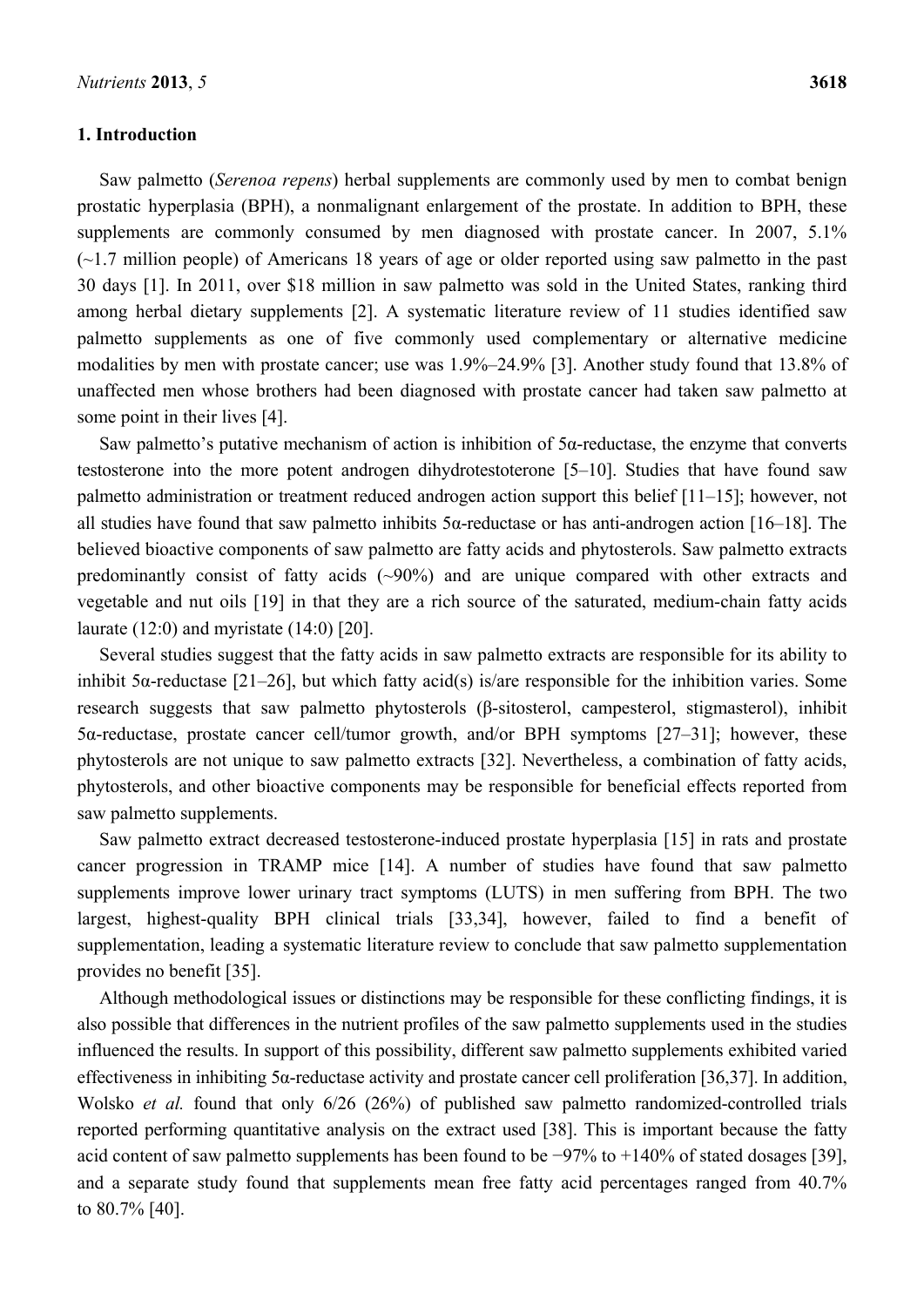Others have also measured fatty acid [15,20,41–43] or phytosterol content [42,44,45] of saw palmetto, but despite the reported differences in saw palmetto supplement contents, to the best of our knowledge, no one has characterized both the fatty acid and phytosterol contents of commercially available supplements or compared different supplement categories. Thus, we set out to characterize these saw palmetto supplement components, hypothesizing that we would find large differences in their quantities and composition.

#### **2. Materials and Methods**

#### *2.1. Sample Procurement*

Twenty commercially available saw palmetto supplements were procured from online and local sources. Standard reference material (SRM) 3251, a *Serenoa repens* extract, was purchased from the National Institute of Standards and Technology (NIST; Gaithersurg, MD, USA) to ensure the accuracy of the fatty acid and phytosterol analysis [20]. Supplements were classified into the following categories based on their physical properties: (1) liquids, (2) powders, (3) dried berries, and (4) tinctures (Table 1).

### *2.2. Sample Preparation*

Representative samples from each category were prepared as follows. For liquids, 4–5 gel capsules were emptied into a microcentrifuge tube and gently vortexed. For powders, 4–5 powder capsules were emptied into a weigh boat and the contents were mixed thoroughly with a spatula to break up any lumps; tablets were ground to smooth powder using a mortar and pestle. Dried berries were ground using a coffee grinder until they reached a coarse powder texture. Tincture bottles were vortexed before taking a sample. SRM ampoules were vortexed and the contents were transferred to microcentifuge tubes. Samples, and SRM, were extracted and analyzed in duplicate. Care was taken to select the duplicates from the same lot number. All materials were from Fisher Scientific (Pittsburgh, PA, USA) unless noted.

### *2.3. Fatty Acid Extraction and Transesterification*

Fatty acids were prepared for analysis using the one-step extraction-transesterification method [46]. Approximately 40 mg of SRM, 40 mg of liquid supplements, 150 mg of powder supplements, 150 mg of dried berry powder, or 250 mg of tinctures were placed into 15 mL tubes with Teflon-lined screw caps. These amounts were selected because they were estimated to contain  $\sim$ 10–50 mg of total fatty acids based on label information. Two milliliters of benzene containing 2 mg of the internal standard methyl tridecanoate (Sigma-Aldrich, St. Louis, MO, USA) and 3 mL of freshly prepared methanolic-HCl were added. The tubes were capped, vortexed, and incubated at 70 °C for 2 h in a water bath. After allowing them to cool to room temperature, 5 mL of 6% potassium carbonate and 2 mL of benzene were added, and the tubes were vortexed and centrifuged at 500× *g* for 5 min. The supernatant was carefully transferred to vials for analysis.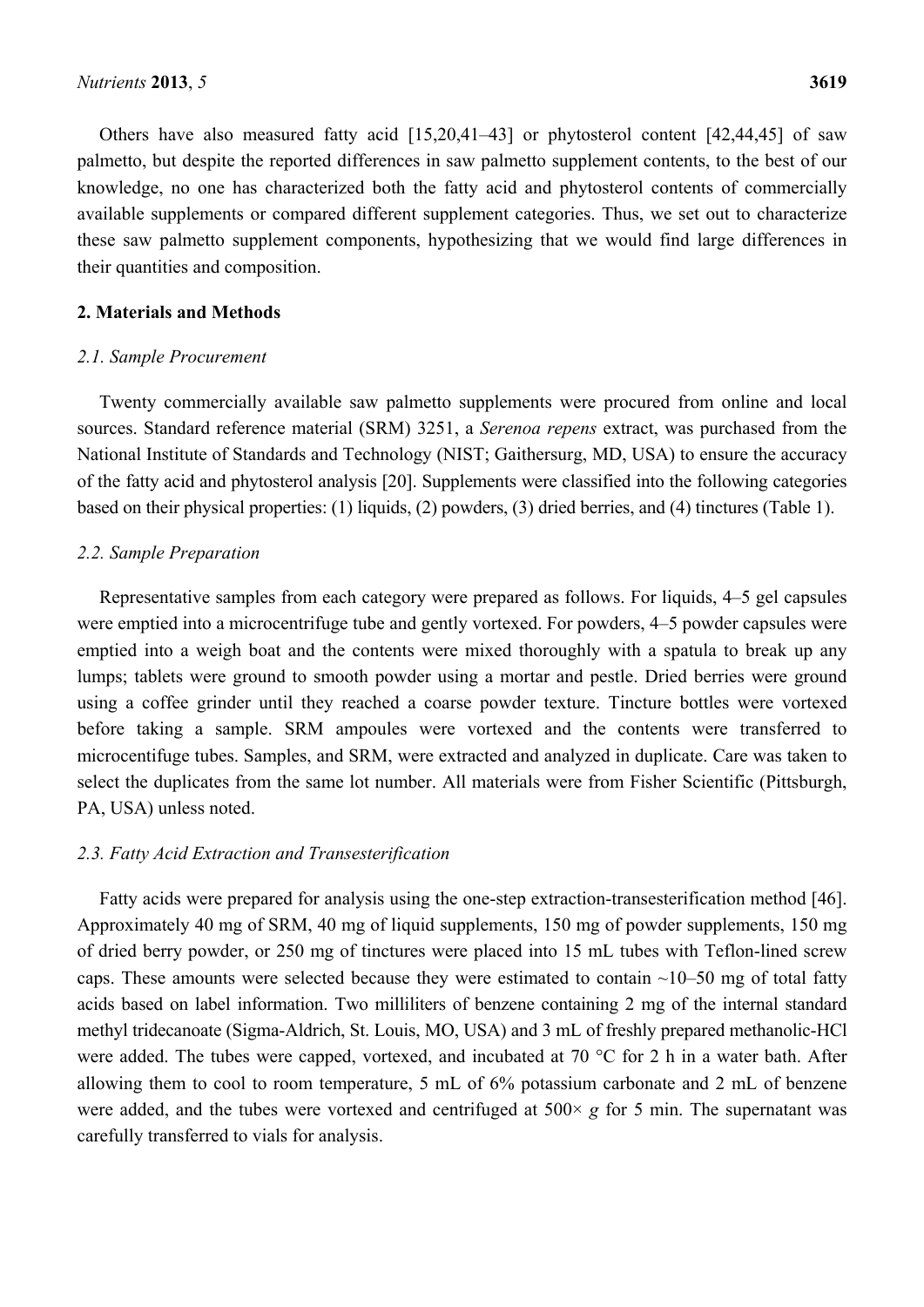**Table 1.** Saw palmetto supplements' names, manufacturing locations, and other label ingredients.

| <b>Saw Palmetto Supplement</b>                     | <b>Other Label Ingredients</b>                                         | <b>Lot Number</b> |
|----------------------------------------------------|------------------------------------------------------------------------|-------------------|
| <b>Liquids</b>                                     |                                                                        |                   |
| Doctor's Best (San Clemente, CA, USA)              | Gelatin, glycerin, water                                               | 911215            |
| GNC Herbal Plus (Pittsburgh, PA, USA)              | Olive oil, gelatin, glycerin, caramel<br>color, titanium dioxide       | NI                |
| Spring Valley Natural Foods (Springfield, MO, USA) | Olive oil, gelatin, glycerin, water                                    | 36994690904       |
| Now Foods (Bloomingdale, IL, USA)                  | Extra virgin olive oil, gelatin, glycerin                              | 11676001159       |
| Solaray (Park City, UT, USA)                       | Extra virgin olive oil, gelatin, glycerin                              | 132812            |
| Saw Palmetto Harvesting Company                    | NI                                                                     | NI                |
| (Lengby, MN, USA)                                  |                                                                        |                   |
| Jarrow Formulas (Los Angeles, CA, USA)             | Pumpkin seed oil, vitamin E, gelatin,<br>glycerin, water               | 43044J9           |
| <b>Powders</b>                                     |                                                                        |                   |
| Permixon (Pierre Fabre Medicament,                 | NI                                                                     | G06167            |
| Boulogne Cedex, France)                            |                                                                        |                   |
|                                                    | Pygeum extract, magnesium stearate,                                    |                   |
| Biochem (Country Life, Hauppauge, NY, USA)         | calcium silicate, magnesium silicate,<br>silica, cellulose             | 09G802C           |
| Natures' Way Products, Inc. (Springville, UT, USA) | Magnesium stearate, gelatin, glycerin                                  | 585612            |
| Solaray (Park City, UT, USA)                       | Vegetable cellulose capsule                                            | 140401            |
|                                                    | Pumpkin seed meal powder, pygeum                                       |                   |
| GNC Saw Palmetto Formula (Pittsburgh, PA, USA)     | bark powder, lycopene, zinc,<br>cellulose, dicalcium phosphate,        | 5795KJ3613        |
| <b>Dried Berries</b>                               | povidone                                                               |                   |
| Mountain Rose Herbs                                |                                                                        |                   |
| (Dried Berries, Eugene, OR, USA)                   | None                                                                   | 9498              |
| Mountain Rose Herbs                                |                                                                        |                   |
| (Powdered Berries, Eugene, OR, USA)                | None                                                                   | 9646              |
| More than alive                                    |                                                                        |                   |
| (Powdered Berries, Lobelville, TN, USA)            | None                                                                   | NI                |
| <b>Tinctures</b>                                   |                                                                        |                   |
| Oregon's Wild Harvest (Sandy, OR, USA)             | Organic alcohol, water                                                 | SB12159E01        |
| GAIA Herbs, Inc. (Brevard, NC, USA)                | Grain alcohol                                                          | 6212054600        |
|                                                    | Grain alcohol 70%-80%,                                                 | 7R44ALL           |
| LA Naturals (Michigan City, IN, USA)               | deionized water                                                        |                   |
| Teeter Creek Herbs (Ava, MO, USA)                  | Grain alcohol 40%-50%,                                                 | NI                |
|                                                    | distilled water                                                        |                   |
| Nature's Answer (Hauppauge, NY, USA)               | Vegetable glycerin, purified United<br>States Pharmacopeia (USP) water | 092469            |

NI: no information on the label.

# *2.4. Fatty Acid Methyl Esters (FAMEs) Gas Chromatography-Flame Ionization Detector (GC-FID) Analysis*

Sample extracts were analyzed for fatty acid methyl esters using a Hewlett-Packard model 5890 GC (Hewlett-Packard, Palo Alto, CA, USA) with a SP-2560 capillary column (100 m  $\times$  0.25 mm  $\times$   $d_f$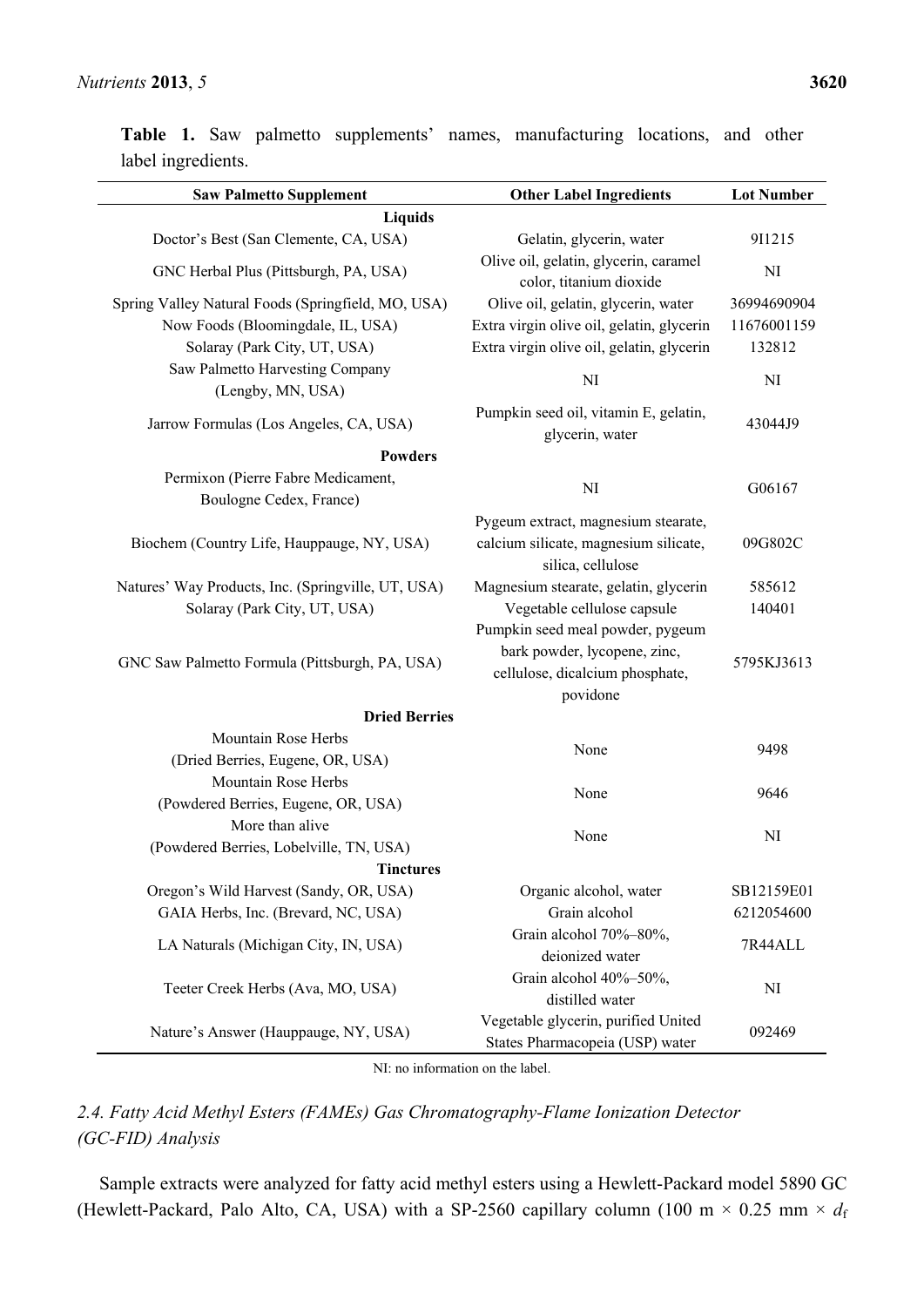0.2 μm, Supelco, Inc., Bellefonte, PA, USA). Injection port and detector temperatures were maintained at 250 °C. Helium was used as the carrier gas at a flow rate of 1 mL/min. One microliter of sample was injected at a split ratio of 100:1. A temperature gradient was used with an initial oven temperature of 140 °C that increased to 200 °C at 2 °C/min, then to 245 °C at 4 °C/min, and the sample held at this temperature for 17 min. The total run time was 66 min. Fatty acid methyl esters (FAMEs) were identified by their retention times using the FAME standard mix (Supelco, Bellefonte, PA, USA) and quantified using Agilent ChemStation software [47]. Thirty-seven fatty acids were analyzed and quantified and contributed to the total fatty acid results reported, but only the six major fatty acids, laurate (C12:0), myristate (C14:0), palmitate (C16:0), stearate (C18:0), oleate (C18:1), and linoleate (C18:2), are reported individually. The mean percent coefficient of variance between duplicates for total fatty acids was 0.8%.

# *2.5. Phytosterol Extraction*

Phytosterols were extracted using a method described previously with modifications [48]. Approximately 100 mg of SRM, liquid, powder, and dried berry supplements and 1000 mg of tincture supplements were weighed into separate 250 mL Erlenmeyer flasks. Forty milliliters of 0.3 M potassium hydroxide in methanol and 10  $\mu$ L (1 mg/mL chloroform) of cholestanol (Steraloids, Inc., Newport, RI, USA) were added to each flask. The extracts were distilled at 80 °C using a condenser for 1 h with continuous stirring. After cooling the flasks to room temperature, 40 mL of double-distilled water was added. Twenty milliliters of hexane was then added, and the contents were transferred to a separatory funnel. The separatory funnel was carefully inverted, gently rotated, then allowed to stand for 5–10 min. The bottom white turbid aqueous layer was discarded retaining the clear upper hexane layer. The contents of the separatory funnel were then extracted by adding 20 mL of hexane twice. The clear hexane layers were collected and filtered through a glass funnel containing glass wool and sodium sulfate. Filtered hexane extracts were concentrated using a Brinkmann Buchi Rotavapor R110 (Buchi, Switzerland) at 50 °C, transferred to test tubes, then evaporated to dryness under nitrogen. The dried contents were redissolved in 1 mL of chloroform and stored at −80 °C for derivatization.

## *2.6. Phytosterol Derivatization*

Phytosterols were derivitaized and analyzed by gas chromatography-mass spectrometry as described previously with modifications [49]. Two hundred microliters of extracted sample was used for derivatization. A smaller volume was used for samples that contained high levels of phytosterols. Samples were placed in 1.5 mL screw-cap GC vials (Agilent, Santa Clara, CA, USA), dried completely under nitrogen, and redissolved in 70 µL pyridine (99.5% extra dry with AcroSeal, Acros Organics, Geel, Belgium) for derivatization. The samples in pyridine were derivatized by adding 30 µL of *N*-trimethylsilyl-*N*-methyltrifluoroacetamide with 1% trimethylchlorosilane (MSTA + 1% TMCS Thermo Scientific, Bellefonte, PA, USA) and incubated at 50 °C for 60 min on a hot plate. Derivatized samples were completely dried down under nitrogen, redissolved in 100 µL of chloroform, and analyzed within 24 h of derivatization.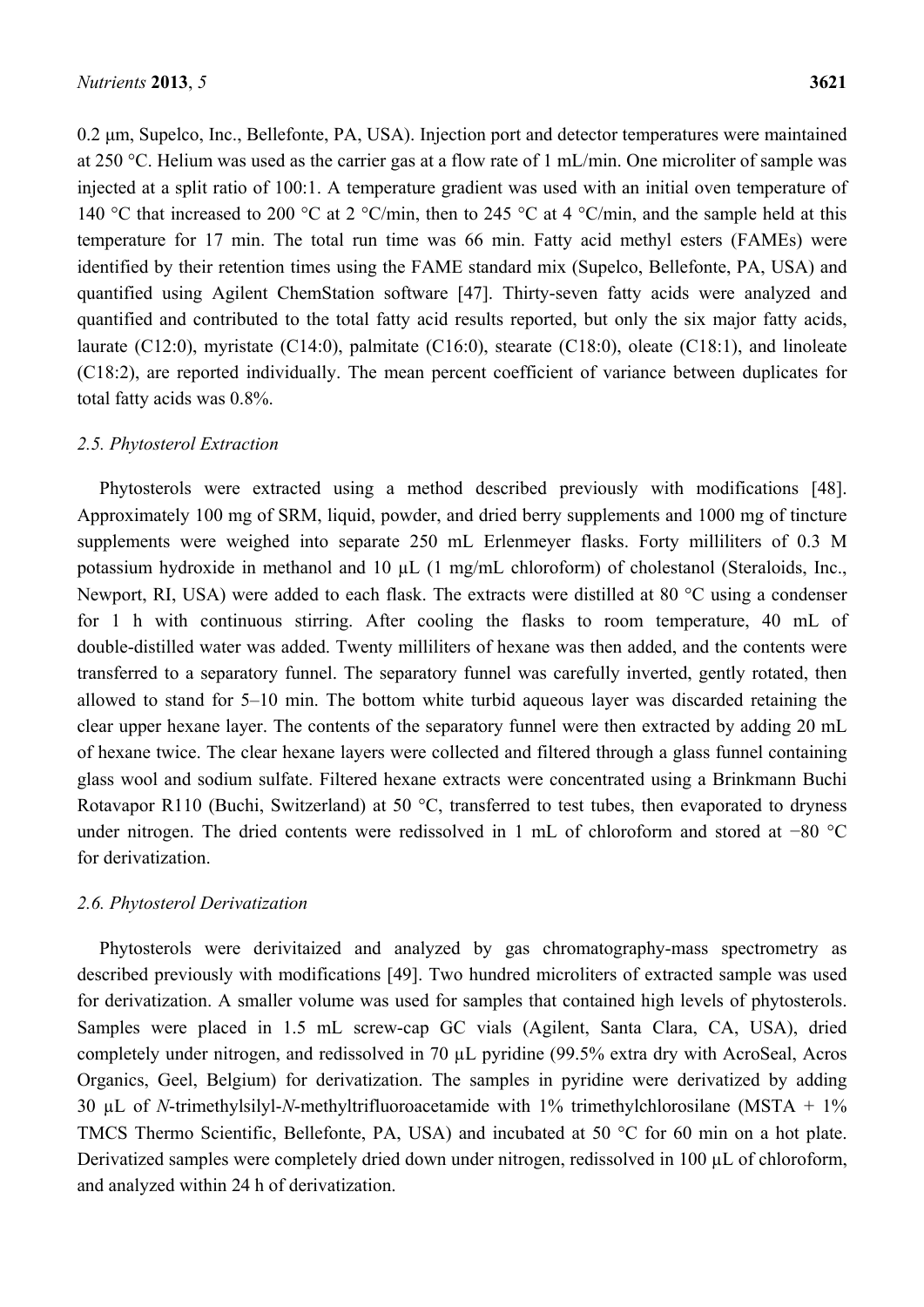GC-MS was performed on an Agilent 6890N GC coupled to an Agilent 5975N quadruple mass selective detector. The GC was fitted with a DB-5MS capillary column (60 m  $\times$  0.25 mm  $\times$  *d*f 0.25 µm, Agilent Technologies, Santa Clara, CA, USA) with a 5% phenyl methyl siloxane stationary phase. Helium was used as the carrier gas at a column flow rate of 1 mL/min. The front inlet was operating at a pressure of 22.33 psi and 280 °C. An Agilent 7683 autosampler was used to inject 1 µL of the sample in the splitless mode. The GC temperature program was: initial temperature of 80 °C, increased 25 °C/min to 300 °C, then increased 3 °C/min to a final temperature of 325 °C, where it was held for 7 min. The total run time was 24.5 min. The mass spectrometer was operated in the electron impact (EI) mode at 70 eV ionization energy. The MS quad temperature was at 150 °C, and the MS source temperature was at 230 °C. The data were processed with Agilent Chemstation. The three major phytosterols campesterol, stigmasterol, β-sitosterol, were quantified and summed to calculate total phytosterol content. The mean percent coefficient of variance between replicates for total phytosterol was 10.8%.

### *2.8. Statistical Analysis*

Data were analyzed using SAS 9.3 (SAS Institute Inc., Cary, NC, USA), with *p* < 0.05 considered significant. Natural logs were used to transform data that did not meet the assumptions of normality and/or homogeneity of variance. Differences in individual fatty acid and phytosterol quantities and percentages, total fatty acid and phytosterol quantities, and percentages among the four supplement categories were analyzed using one-way ANOVA with Tukey's test. The variation between duplicates was assessed by dividing the standard deviation with duplicate mean and multiplying with 100 to calculate the mean percent coefficient of variation.

#### **3. Results**

## *3.1. Fatty Acid Quantities and Percentages between Supplement Categories*

Fatty acid quantities and percentages of the SRM, liquid, powder, dried berry, and tincture saw palmetto supplements are shown in Tables 2 and 3. Nature's Answer was not included in the tincture means and was excluded from statistical analysis due to its negligible fatty acid content (0.1 mg/g). Oleate and laurate were the predominant fatty acids across the different supplement categories. Liquid supplements contained significantly higher quantities of total (908.5 mg/g) and individual fatty acids than powder, dried berry, and tincture supplements. Liquid supplements contained significantly higher percentages of oleate and total fatty acids and significantly lower percentages of laurate and myristate than the other supplement categories. The total fatty acid content of powder supplements (179.6 mg/g) was similar to dried berry (126.4 mg/g) but significantly higher than tincture supplements (46.3 mg/g). Powder supplements contained significantly higher quantities of palmitate and stearate than dried berries and tinctures and significantly higher quantities of linoleate and total fatty acids than dried berries. Powder supplements contained significantly higher palmitate and stearate percentages than the other supplement categories, and tinctures contained significantly higher percentages of laurate than liquid and powder supplements.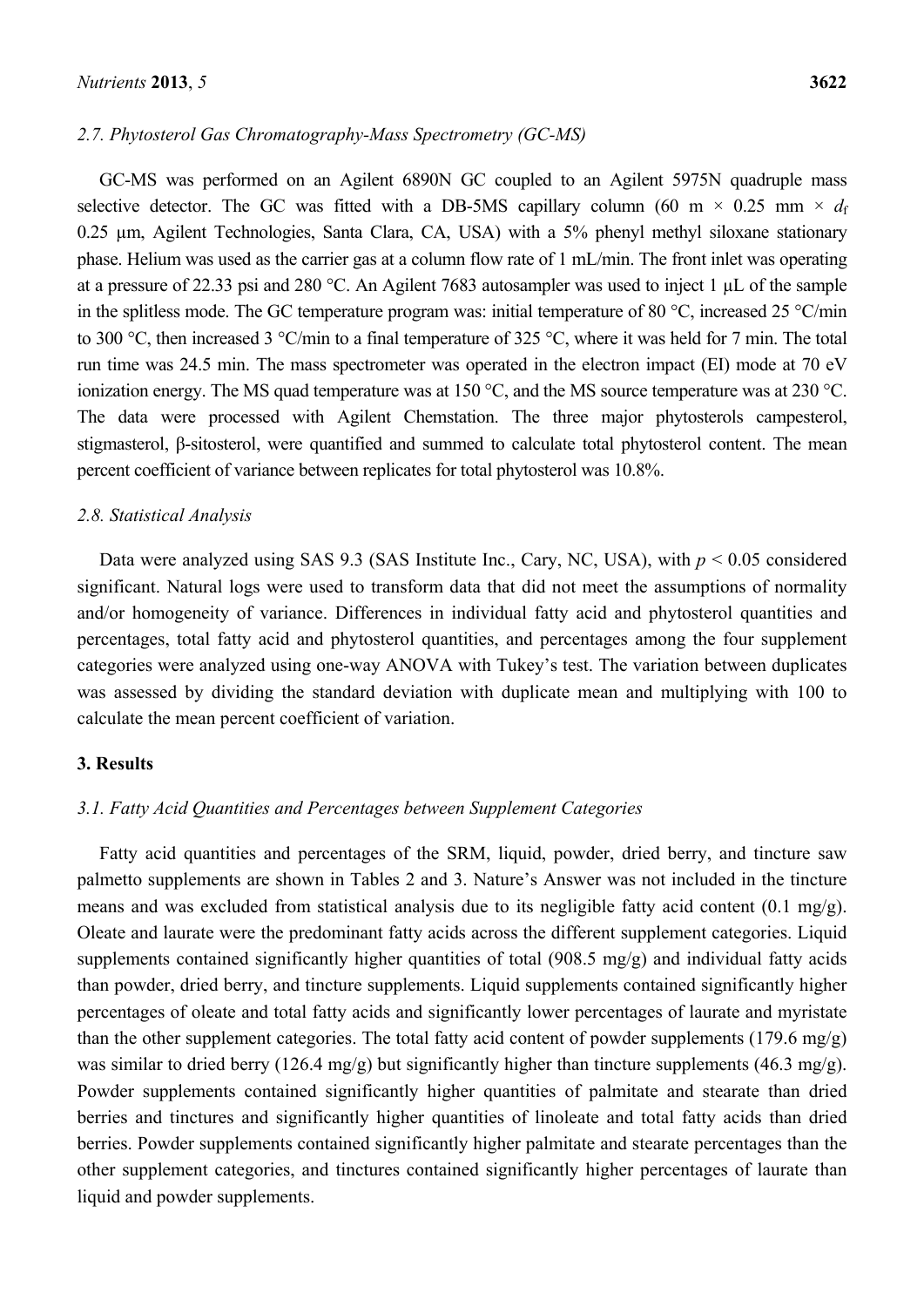| <b>Supplement</b>               | Laurate<br>(C12:0) |                   | <b>Myristate</b><br>(C14:0) |                  |                                    | Palmitate<br>(C16:0) | <b>Stearate</b><br>(C18:0) |                  | Oleate<br>(C18:1) |                   |                   | Linoleate<br>(C18:2) |                    | <b>Total Fatty</b><br>Acid |
|---------------------------------|--------------------|-------------------|-----------------------------|------------------|------------------------------------|----------------------|----------------------------|------------------|-------------------|-------------------|-------------------|----------------------|--------------------|----------------------------|
|                                 | mg/g               | $\frac{0}{0}$     | mg/g                        | $\frac{0}{0}$    | mg/g                               | $\frac{0}{0}$        | mg/g                       | $\frac{0}{0}$    | mg/g              | $\frac{0}{0}$     | mg/g              | $\frac{6}{6}$        | mg/g               | $\% *$                     |
|                                 |                    |                   |                             |                  | Liquid Extracts $(n = 7)$          |                      |                            |                  |                   |                   |                   |                      |                    |                            |
| Doctor's Best                   | 276.6              | 29.4              | 105.4                       | 11.2             | 86.9                               | 9.2                  | 17.5                       | 1.9              | 313.9             | 33.4              | 43.6              | 4.6                  | 941.3              | 94.1                       |
| <b>GNC Herbal Plus</b>          | 82.9               | 8.9               | 33.8                        | 3.6              | 94.0                               | 10.1                 | 25.4                       | 2.7              | 582.3             | 62.4              | 59.1              | 6.3                  | 933.8              | 93.4                       |
| Spring Valley Natural Foods     | 170.3              | 18.5              | 67.6                        | 7.3              | 85.8                               | 9.3                  | 24.1                       | 2.6              | 448.5             | 48.6              | 53.9              | 5.8                  | 923.4              | 92.3                       |
| Now Foods                       | 141.6              | 15.5              | 51.6                        | 5.7              | 107.0                              | 11.7                 | 21.1                       | 2.3              | 438.1             | 47.9              | 81.0              | 8.9                  | 914.7              | 91.5                       |
| Solaray                         | 141.9              | 15.6              | 57.1                        | 6.3              | 90.9                               | 10.0                 | 21.2                       | 2.3              | 476.0             | 52.1              | 55.6              | 6.1                  | 913.0              | 91.3                       |
| Saw Palmetto Harvesting Company | 254.9              | 28.3              | 98.5                        | 11.0             | 84.4                               | 9.4                  | 16.2                       | 1.8              | 312.5             | 34.7              | 34.1              | 3.8                  | 900.0              | 90.0                       |
| Jarrow Formulas                 | 127.2              | 15.3              | 47.5                        | 5.7              | 93.1                               | 11.2                 | 32.5                       | 3.9              | 230.2             | 27.6              | 248.2             | 29.8                 | 833.4              | 83.3                       |
| Mean                            | 170.8 <sup>a</sup> | 18.8 <sup>a</sup> | 65.9 <sup>a</sup>           | 7.2 <sup>a</sup> | 91.7 <sup>a</sup>                  | 10.1 <sup>a</sup>    | 22.6 <sup>a</sup>          | $2.5^{\circ}$    | 400.2 $^{a}$      | 43.8 <sup>a</sup> | 82.2 <sup>a</sup> | 9.3 <sup>a</sup>     | 908.5 <sup>a</sup> | 90.9 <sup>a</sup>          |
| <b>SEM</b>                      | 18.0               | 1.9               | 6.9                         | 0.7              | 2.0                                | 0.2                  | 1.4                        | 0.2              | 30.9              | 3.2               | 19.2              | 2.4                  | 9.6                | 1.0                        |
|                                 |                    |                   |                             |                  | Powders $(n=5)$                    |                      |                            |                  |                   |                   |                   |                      |                    |                            |
| Permixon                        | 96.7               | 29.5              | 38.5                        | 11.8             | 30.5                               | 9.3                  | 5.6                        | 1.7              | 111.7             | 34.1              | 11.5              | 3.5                  | 327.3              | 32.7                       |
| Biochem                         | 40.7               | 17.1              | 16.2                        | 6.8              | 58.2                               | 24.4                 | 47.0                       | 19.7             | 36.4              | 15.3              | 19.1              | 8.0                  | 238.3              | 23.8                       |
| Natures' Way                    | 38.0               | 26.5              | 14.3                        | 10.0             | 18.2                               | 12.7                 | 14.4                       | 10.0             | 40.1              | 27.9              | 6.5               | 4.5                  | 143.6              | 14.4                       |
| Solaray                         | 40.5               | 33.7              | 14.8                        | 12.3             | 11.9                               | 9.9                  | 2.5                        | 2.1              | 34.2              | 28.5              | 6.1               | 5.1                  | 120.1              | 12.0                       |
| <b>GNC Saw Palmetto Formula</b> | 14.6               | 21.3              | 5.6                         | 8.2              | 15.2                               | 22.1                 | 9.6                        | 13.9             | 14.6              | 21.2              | 4.6               | 6.7                  | 68.6               | 6.9                        |
| Mean                            | 46.1 $b$           | 25.6 <sup>b</sup> | 17.9 <sup>b</sup>           | 9.8 <sup>b</sup> | 26.8 <sup>b</sup>                  | 15.7 <sup>b</sup>    | 15.8 <sup>b</sup>          | 9.5 <sup>b</sup> | 47.4 <sup>b</sup> | 25.4 <sup>b</sup> | 9.6 <sup>b</sup>  | 5.6 <sup>a</sup>     | 179.6 <sup>b</sup> | 18.0 <sup>b</sup>          |
| <b>SEM</b>                      | 9.0                | 2.0               | 3.7                         | 0.7              | 5.7                                | 2.1                  | 5.4                        | 2.3              | 11.1              | 2.2               | 1.8               | 0.5                  | 30.7               | 3.1                        |
|                                 |                    |                   |                             |                  | <b>Standard Reference Material</b> |                      |                            |                  |                   |                   |                   |                      |                    |                            |
| <b>SRM 3251</b>                 | 259.9              | 26.3              | 10.6                        | 10.6             | 86.6                               | 8.5                  | 16.9                       | 1.7              | 331.1             | 34.6              | 50.2              | 6.0                  | 983.6              | 98.4                       |

**Table 2.** Fatty acid quantities (mg/g) and composition (% of total fatty acids) in SRM, liquid, and powder saw palmetto supplements.

\* % of dry mass (weight/weight), different letters indicate significant differences (*p* < 0.05) between the four supplement categories in Tables 2 and 3. Samples and SRM from the same lot, were extracted and analyzed in duplicate.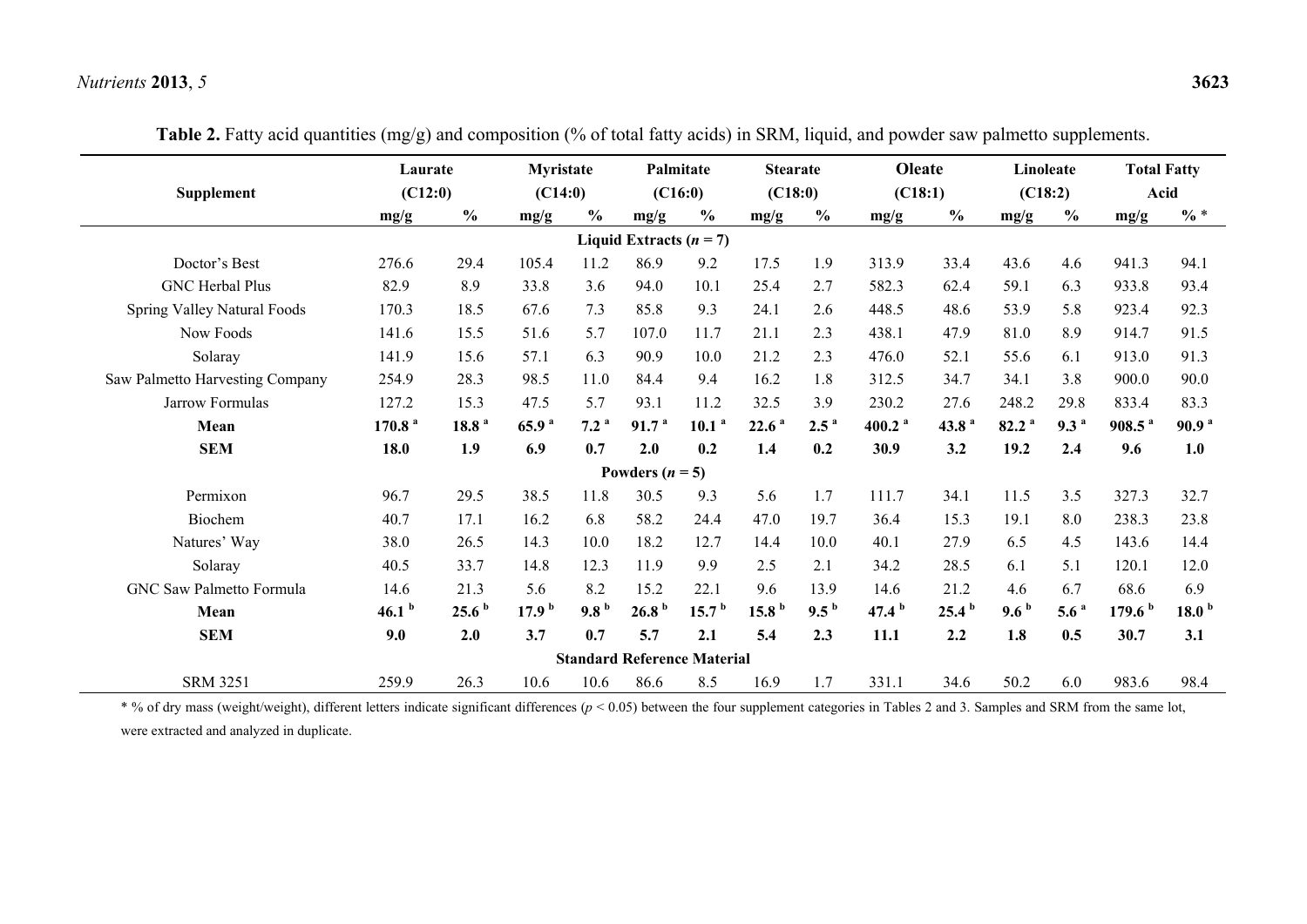|                                           |                   | Laurate           |                   | Myristate         |                       | Palmitate           |                  | <b>Stearate</b>  |                   | Oleate            | Linoleate        |                  | <b>Total Fatty</b> |                  |
|-------------------------------------------|-------------------|-------------------|-------------------|-------------------|-----------------------|---------------------|------------------|------------------|-------------------|-------------------|------------------|------------------|--------------------|------------------|
| Supplement                                | (C12:0)           |                   | (C14:0)           |                   | (C16:0)               |                     | (C18:0)          |                  | (C18:1)           |                   | (C18:2)          |                  | Acid               |                  |
|                                           | mg/g              | $\frac{0}{0}$     | mg/g              | $\frac{6}{6}$     | mg/g                  | $\frac{6}{6}$       | mg/g             | $\frac{0}{0}$    | mg/g              | $\frac{0}{0}$     | mg/g             | $\frac{6}{6}$    | mg/g               | $\% *$           |
|                                           |                   |                   |                   |                   | Dried berries $(n=3)$ |                     |                  |                  |                   |                   |                  |                  |                    |                  |
| Mountain Rose Herbs (dried berries)       | 41.7              | 31.1              | 15.1              | 11.3              | 12.4                  | 9.3                 | 2.6              | 1.9              | 41.2              | 30.8              | 6.6              | 4.9              | 134.0              | 13.4             |
| Mountain Rose Herbs<br>(powdered berries) | 37.1              | 28.6              | 15.6              | 12.0              | 12.6                  | 9.7                 | 2.1              | 1.7              | 43.9              | 33.9              | 4.8              | 3.7              | 129.7              | 13.0             |
| More than Alive (powdered berries)        | 37.5              | 32.5              | 14.1              | 12.2              | 11.5                  | 9.9                 | 2.2              | 1.9              | 34.6              | 30.0              | 5.6              | 4.9              | 115.7              | 11.6             |
| Mean                                      | 38.8 <sup>b</sup> | $30.7^{b,c}$      | 14.9 <sup>b</sup> | 11.8 <sup>b</sup> | 12.2 <sup>c</sup>     | 9.6 <sup>a</sup>    | 2.3 <sup>c</sup> | 1.8 <sup>a</sup> | 39.9 <sup>b</sup> | 31.5 <sup>b</sup> | 5.7 <sup>b</sup> | 4.5 $^{a}$       | $126.4^{b,c}$      | $12.6^{b,c}$     |
| <b>SEM</b>                                | 0.9               | 0.7               | 0.3               | 0.2               | 0.2                   | 0.1                 | 0.1              | 0.1              | 1.7               | 0.8               | 0.3              | 0.3              | 3.5                | 0.3              |
|                                           |                   |                   |                   |                   |                       | Tinctures $(n = 5)$ |                  |                  |                   |                   |                  |                  |                    |                  |
| Oregon's Wild Harvest                     | 28.4              | 29.2              | 10.6              | 10.9              | 8.7                   | 9.0                 | 1.7              | 1.8              | 32.0              | 32.9              | 4.5              | 4.6              | 97.3               | 9.7              |
| <b>GAIA Herbs</b>                         | 22.8              | 35.2              | 9.3               | 14.3              | 5.5                   | 8.4                 | 0.6              | 1.0              | 20.1              | 31.0              | 1.2              | 1.9              | 64.8               | 6.5              |
| <b>LA Naturals</b>                        | 5.1               | 40.2              | 1.7               | 13.4              | 1.1                   | 8.6                 | 0.2              | 1.4              | 3.0               | 23.1              | 0.7              | 5.6              | 12.8               | 1.3              |
| <b>Teeter Creek</b>                       | 3.7               | 36.5              | 1.2               | 11.6              | 0.7                   | 7.4                 | 0.1              | 1.3              | 2.4               | 23.6              | 0.3              | 2.7              | 10.1               | 1.0              |
| Nature's Answer **                        | 0.0               | 0.0               | 0.0               | 0.0               | 0.0                   | 0.0                 | 0.0              | 19.3             | 0.0               | 0.0               | 0.0              | 0.0              | 0.1                | 0.0              |
| Mean                                      | 15.0 <sup>b</sup> | 35.3 <sup>c</sup> | 5.7 <sup>b</sup>  | 12.5 <sup>b</sup> | 4.0 <sup>c</sup>      | 8.3 <sup>a</sup>    | 0.7 <sup>c</sup> | 1.4 <sup>a</sup> | 14.3 $^{\rm b}$   | 27.6 <sup>b</sup> | 1.7 <sup>c</sup> | 3.7 <sup>a</sup> | 46.3 $\degree$     | 4.6 <sup>c</sup> |
| <b>SEM</b>                                | 4.1               | 1.5               | 1.6               | 0.5               | 1.2                   | 0.2                 | 0.2              | 0.1              | 4.7               | 1.6               | 0.6              | 0.6              | 13.9               | 1.4              |

**Table 3.** Fatty acid quantities (mg/g) and composition (% of total fatty acids) in dried berry and tincture saw palmetto supplements.

\* % of dry mass (weight/weight), \*\* Nature's Answer was excluded from statistical analysis due to its negligible fatty acid content compared with other products. Different letters indicate significant differences ( $p < 0.05$ ) between the four supplement categories in Tables 2 and 3. Samples, and SRM from the same lot, were extracted and analyzed in duplicate.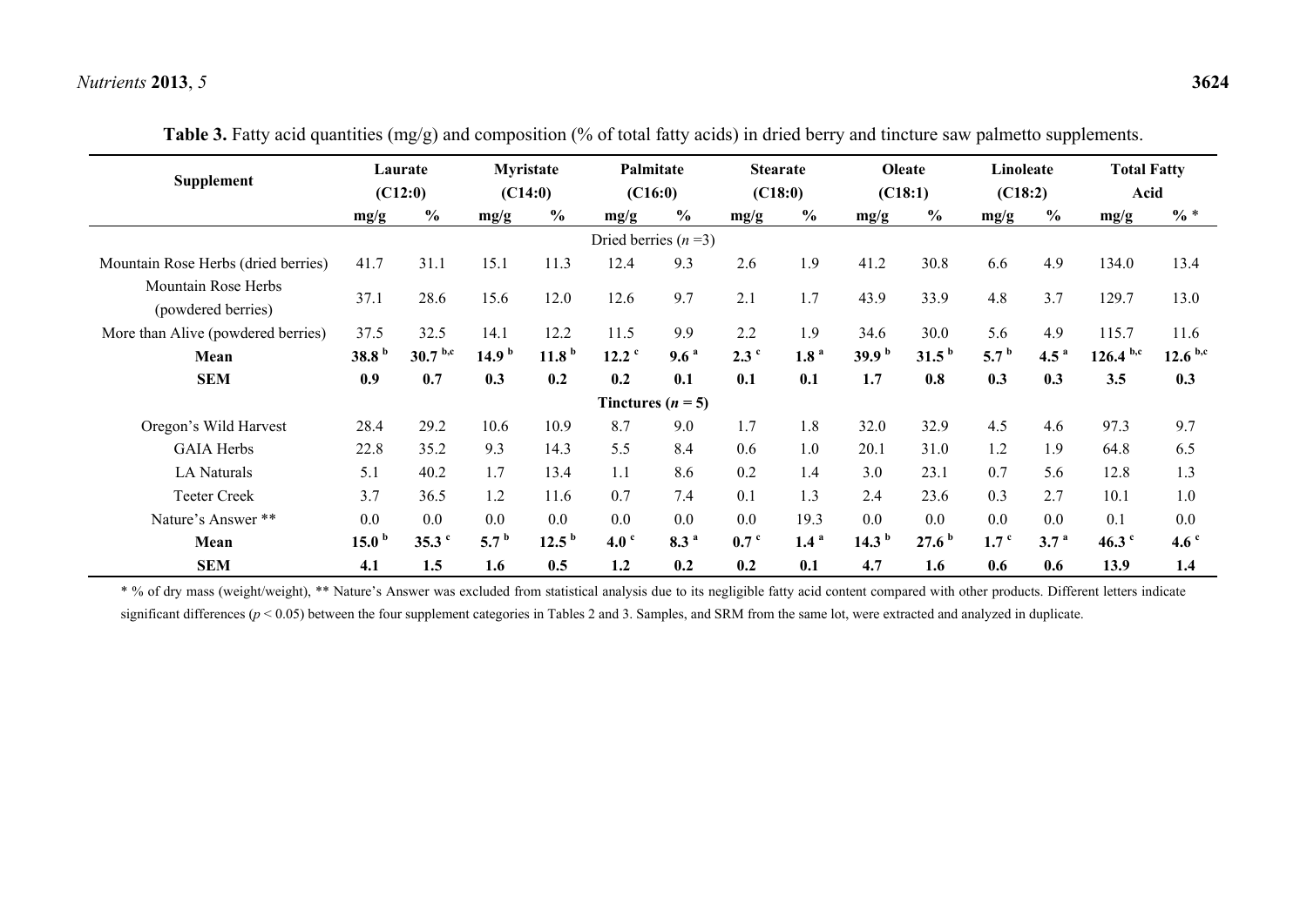## *3.2. Fatty Acid Quantities and Percentages within Supplement Categories*

Within supplement categories, fatty acid quantities and percentages across the three dried berry supplements were fairly consistent (Tables 2 and 3). Tinctures, on the other hand, varied widely, with total fatty acids ranging from 0.1 to 97.3 mg/g. There was less variability in total fatty acids in liquids (710.3–941.3 mg/g) and powder (68.6–327.3 mg/g) supplements; however, there were some notable trends. Among liquid supplements, Doctor's Best and Saw Palmetto Harvesting Company contained higher laurate and myristate and lower oleate quantities. Jarrow Formulas contained much higher quantities of linoleate than the other liquid supplements. Among powder supplements, Biochem contained lower quantities of laurate and myristate levels but higher quantities of stearate and oleate.

#### *3.3. Phytosterol Quantities and Percentages between Supplement Categories*

Phytosterol quantities and percentages in SRM, liquid, powder, dried berry, and tincture saw palmetto supplements are shown in Tables 4 and 5. Jarrow formulas (8.33 mg/g) and Biochem (22.80 mg/g) were not included in category means and were excluded from statistical analysis due to very high phytosterol content compared with the other supplements. β-Sitosterol was the predominant phytosterol (47.32%–79.48%) in all saw palmetto supplements. Liquid supplements contained significantly higher total (2.04 mg/g) and individual phytosterol quantities than powders, dried berry, and tincture supplements. Liquid supplements also contained a significantly higher percentage of β-sitosterol than the other supplement categories and a lower percentage of campesterol compared with powders and dried berry supplements. The total phytosterol content of powders (0.42 mg/g) and dried berries were similar, but powder supplements (0.33 mg/g) contained significantly higher phytosterol quantities than tincture supplements (0.10 mg/g). Dried berries also contained significantly higher stigmasterol quantities than tincture supplements. Dried berry supplements contained a significantly higher and lower percentage, respectively, of campesterol and β-sitosterol than the other supplement categories. Dried berry and tincture supplements also contained significantly higher percentages of stigmasterol than liquid and powder supplements.

#### *3.4. Phytosterol Quantities and Percentages within Supplement Categories*

Liquid and powder supplements had similar quantities of individual and total phytosterols, with the exception of Jarrow Formulas and Biochem, which contained much higher phytosterol quantities (Tables 4 and 5). Dried berry supplements had similar quantities and percentages of individual and total phytosterols. All tincture supplements contained low phytosterols quantities.

## *3.5. Difference between Stated and Measured Total Fatty Acid Content*

Stated total fatty acid content from supplement labels was only available for liquid supplements. These stated quantities are compared to measured content in Table 6. Measured total fatty acid content in five out of six liquid supplements was greater than or equal to the quantities stated on their labels. It is worth noting that one supplement whose measured content (833 mg/g) was below its stated amount, Jarrow Formulas, was only 7% lower than its stated content (850–950 mg/g).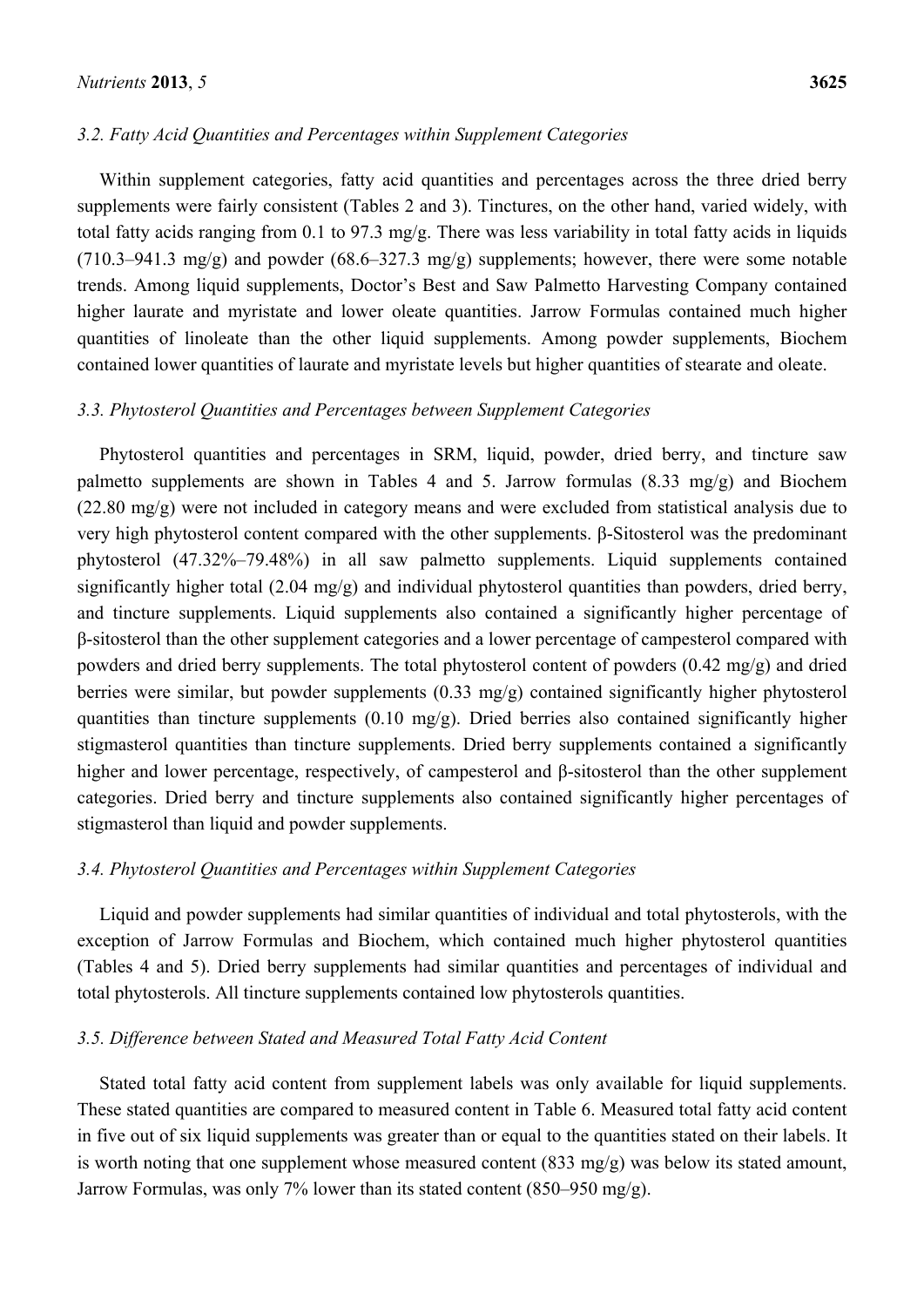| <b>Supplement</b>                      |                   | Campesterol        |                                    | <b>Stigmasterol</b> | β-sitosterol      |                    | <b>Total Phytosterols</b> |                   |  |
|----------------------------------------|-------------------|--------------------|------------------------------------|---------------------|-------------------|--------------------|---------------------------|-------------------|--|
|                                        | mg/g              | $\frac{0}{0}$      | mg/g                               | $\frac{0}{0}$       | mg/g              | $\frac{0}{0}$      | mg/g                      | $\% *$            |  |
|                                        |                   |                    |                                    |                     |                   |                    |                           |                   |  |
| Jarrow Formulas **                     | 8.33              | 29.09              | 4.01                               | 14.03               | 16.29             | 56.88              | 28.63                     | 2.86              |  |
| Doctor's Best                          | 0.54              | 19.21              | 0.24                               | 8.53                | 2.04              | 72.26              | 2.83                      | 0.28              |  |
| Now Foods                              | 0.29              | 12.56              | 0.13                               | 5.66                | 1.92              | 81.78              | 2.35                      | 0.23              |  |
| <b>Saw Palmetto Harvesting Company</b> | 0.34              | 21.05              | 0.16                               | 10.09               | 1.12              | 68.86              | 1.62                      | 0.16              |  |
| Solaray                                | 0.23              | 11.10              | 0.11                               | 5.19                | 1.73              | 83.71              | 2.07                      | 0.21              |  |
| Spring Valley Natural Foods            | 0.15              | 7.20               | 0.11                               | 5.52                | 1.80              | 87.28              | 2.06                      | 0.21              |  |
| <b>GNC Herbal Plus</b>                 | 0.15              | 11.61              | 0.07                               | 5.40                | 1.08              | 82.99              | 1.31                      | 0.13              |  |
| Mean                                   | 0.28 <sup>a</sup> | 13.79 <sup>a</sup> | 0.14 <sup>a</sup>                  | 6.73 <sup>a</sup>   | 1.62 <sup>a</sup> | 79.48 <sup>a</sup> | 2.04 <sup>a</sup>         | 0.20 <sup>a</sup> |  |
| <b>SEM</b>                             | 0.04              | 1.45               | 0.02                               | 0.57                | 0.12              | 1.99               | 0.15                      | 0.02              |  |
|                                        |                   |                    | <b>Powders</b>                     |                     |                   |                    |                           |                   |  |
| Biochem **                             | 22.80             | 30.30              | 19.75                              | 26.55               | 32.55             | 43.15              | 75.11                     | 7.51              |  |
| Permixon                               | 0.18              | 21.06              | 0.06                               | 7.68                | 0.60              | 71.27              | 0.84                      | 0.08              |  |
| Nature's Way                           | 0.10              | 24.65              | 0.04                               | 11.11               | 0.25              | 64.24              | 0.39                      | 0.04              |  |
| Solaray                                | 0.07              | 23.89              | 0.03                               | 9.30                | 0.20              | 66.80              | 0.30                      | 0.03              |  |
| <b>GNC Saw Palmetto Formula</b>        | 0.03              | 19.83              | 0.01                               | 9.19                | 0.10              | 70.98              | 0.15                      | 0.01              |  |
| Mean                                   | 0.09 <sup>b</sup> | 22.36 <sup>b</sup> | $0.04^{b,c}$                       | 9.32 <sup>a</sup>   | 0.29 <sup>b</sup> | $68.32^{b}$        | 0.42 <sup>b</sup>         | 0.04 <sup>b</sup> |  |
| <b>SEM</b>                             | 0.02              | 0.90               | 0.01                               | 0.53                | 0.07              | 1.33               | 0.10                      | 0.01              |  |
|                                        |                   |                    | <b>Standard Reference Material</b> |                     |                   |                    |                           |                   |  |
| <b>SRM 3251</b>                        | 0.41              | 19.69              | 0.18                               | 8.57                | 1.48              | 71.74              | 2.06                      | 0.21              |  |

**Table 4.** Phytosterol quantities (mg/g) and composition (% of total phytosterols) in SRM, liquid and powder saw palmetto supplements.

\* % dry mass (weight/weight), \*\* Jarrow Formulas and Biochem were excluded from statistical analysis due to their very high phytosterol content compared with other supplements. Different letters indicate significant differences ( $p < 0.05$ ) between the four supplement categories in Tables 4 and 5. Samples, and SRM from the same lot, were extracted and analyzed in duplicate.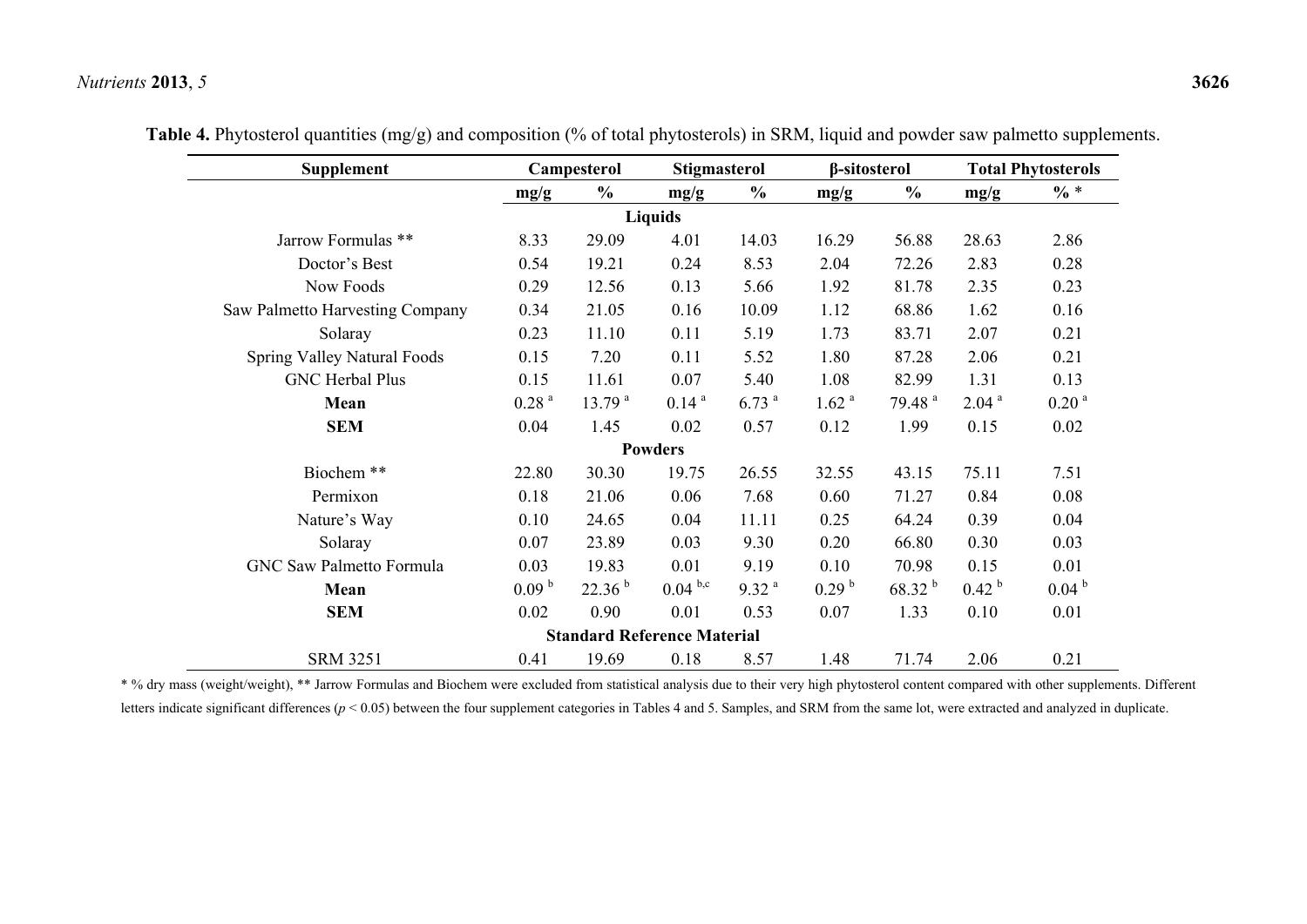| Supplement                             |                   | Campesterol   |                   | <b>Stigmasterol</b> | β-sitosterol      |                    | <b>Total Sterols</b> |                   |  |
|----------------------------------------|-------------------|---------------|-------------------|---------------------|-------------------|--------------------|----------------------|-------------------|--|
|                                        | mg/g              | $\frac{0}{0}$ | mg/g              | $\frac{0}{0}$       | mg/g              | $\frac{0}{0}$      | mg/g                 | $\% *$            |  |
|                                        |                   | Dried berries |                   |                     |                   |                    |                      |                   |  |
| Mountain Rose Herbs (dried berries)    | 0.16              | 41.45         | 0.09              | 21.91               | 0.13              | 36.64              | 0.38                 | 0.04              |  |
| Mountain Rose Herbs (powdered berries) | 0.09              | 27.93         | 0.06              | 17.41               | 0.17              | 54.66              | 0.32                 | 0.03              |  |
| More Than Alive (powdered berries)     | 0.08              | 27.28         | 0.07              | 22.06               | 0.15              | 50.66              | 0.30                 | 0.03              |  |
| Mean                                   | 0.11 <sup>b</sup> | 32.22 c       | 0.07 <sup>b</sup> | 20.46 <sup>b</sup>  | $0.15^{b}$        | 47.32 c            | $0.33^{ b,c}$        | 0.03 <sup>b</sup> |  |
| <b>SEM</b>                             | 0.02              | 3.30          | 0.01              | 2.86                | 0.01              | 5.16               | 0.03                 | 0.00              |  |
|                                        |                   | Tinctures     |                   |                     |                   |                    |                      |                   |  |
| Oregon's Wild Harvest                  | 0.04              | 16.40         | 0.02              | 9.16                | 0.18              | 74.45              | 0.24                 | 0.02              |  |
| <b>GAIA Herbs</b>                      | 0.03              | 17.95         | 0.02              | 11.65               | 0.11              | 70.40              | 0.16                 | 0.02              |  |
| LA Naturals Saw Palmetto drops         | 0.01              | 16.73         | 0.01              | 13.72               | 0.04              | 69.55              | 0.06                 | 0.01              |  |
| Nature's Answer                        | 0.00              | 21.12         | 0.00              | 25.23               | 0.01              | 53.65              | 0.02                 | 0.00              |  |
| <b>Teeter Creek</b>                    | 0.01              | 22.27         | 0.00              | 14.71               | 0.02              | 63.02              | 0.02                 | 0.00              |  |
| Mean                                   | 0.02 <sup>b</sup> | $18.89^{a,b}$ | $0.01$ $\degree$  | 14.89 <sup>b</sup>  | 0.07 <sup>b</sup> | 66.21 <sup>b</sup> | 0.10 <sup>c</sup>    | 0.01 <sup>b</sup> |  |
| <b>SEM</b>                             | 0.00              | 0.83          | 0.00              | 1.86                | 0.02              | 2.47               | 0.03                 | 0.00              |  |

**Table 5.** Phytosterol quantities (mg/g) and composition (% of total phytosterols) in dried berry and tincture saw palmetto supplements.

\* % of dry mass (weight/weight), different letters indicate significant differences (*p* < 0.05) between the four supplement categories in Tables 4 and 5. Samples, and SRM from the same lot, were extracted and analyzed in duplicate.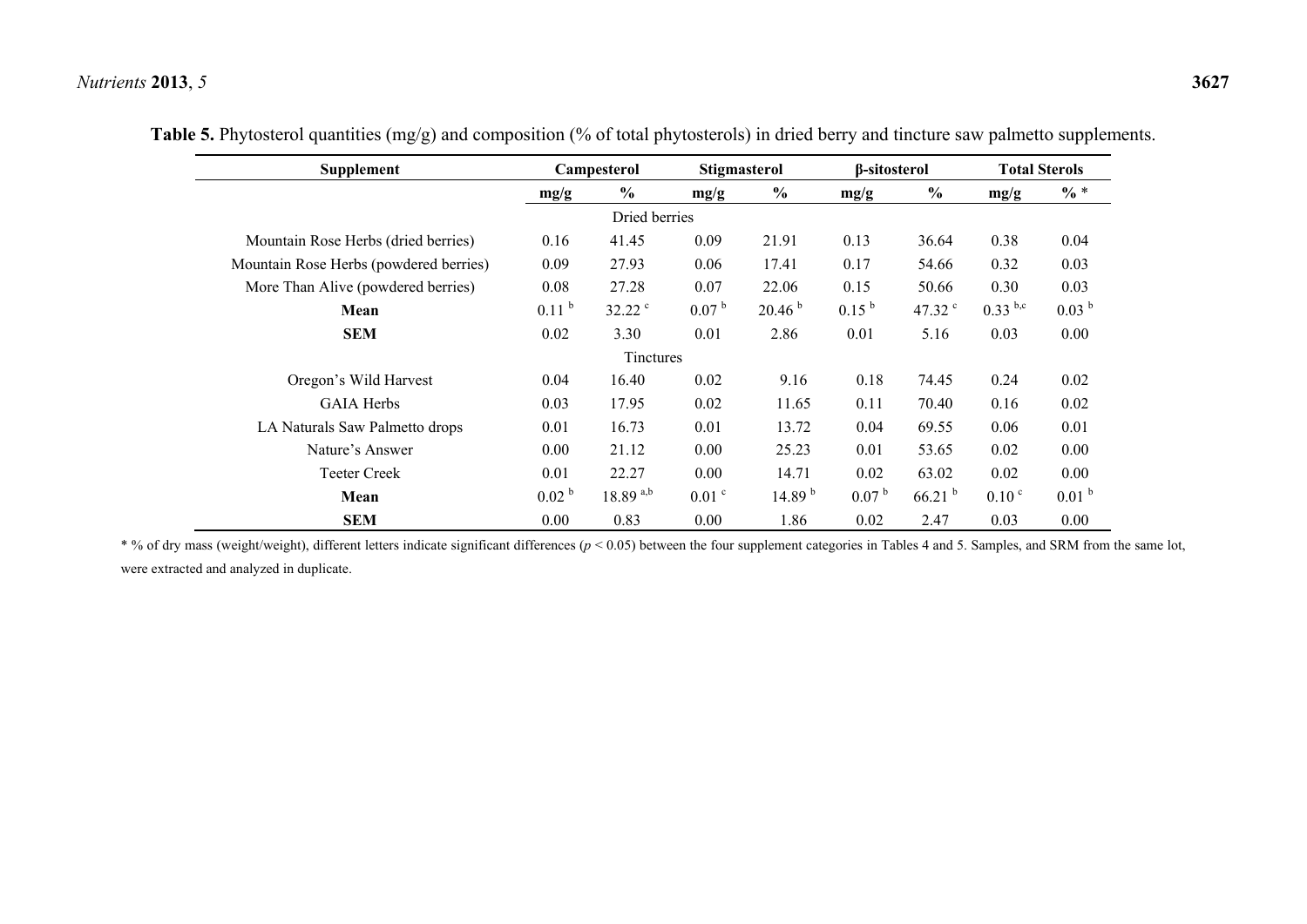| <b>Product Name</b>                | <b>Stated Content</b><br>(mg/g) | <b>Measured Content</b><br>(mg/g) | % Difference |
|------------------------------------|---------------------------------|-----------------------------------|--------------|
| Doctor's Best                      | 900                             | 941                               | $+5$         |
| <b>GNC</b> Herbal Plus             | 850                             | 934                               | $+10$        |
| <b>Spring Valley Natural Foods</b> | 850-950                         | 923                               | $+3$         |
| Now Foods                          | 850-950                         | 915                               | $+2$         |
| Solaray                            | 850                             | 913                               | $+7$         |
| Jarrow Formulas                    | 850-950                         | 833                               | $-7$         |

**Table 6.** Stated, measured, and percentage difference in total fatty acid content in liquid saw palmetto supplements.

#### **4. Discussion**

We found great variability in total and individual fatty acid and phytosterol quantities and percentages in 20 commercial saw palmetto supplements. There was also a great deal of variability in the total and individual fatty acid and phytosterol quantities and percentages between the four different saw palmetto supplement categories. We believe we are the first to collect and analyze samples from these different supplement categories. Overall, we found that liquid supplements contained the highest fatty acid and phytosterol quantities, followed by powder, dried berry, and tincture supplements.

Fatty acid and phytosterol contents have been reported previously for SRM 3251 [20]. Because total fatty acid quantities were not reported, we multiplied the reported free fatty acid composition by the triglyceride to free fatty acid ratio. Our measured total fatty acid and total phytosterol contents  $(908.5 \text{ mg/g}, 2.0 \text{ mg/g})$  are comparable with the calculated SRM 3251 values  $(983.6 \text{ mg/g}, 2.4 \text{ mg/g})$  [20]. These results support that our extraction and analysis procedures were accurate in measuring these components. The total fatty acid percentages of liquid samples (83.3%–94.1%) are consistent with the values reported for hexane (98.7%–99.7%) [41], supercritical  $CO_2$  (96.1%–97.4%) [42],  $CO_2$  (92.2%) [43], ethanol (88.7%) [43] and lipid (92.5%) [15] saw palmetto extracts. The total fatty acid percentages are also consistent with the sum of the free fatty acids, esters, and glycerides (87.0%–95.3%) in 14 European saw palmetto extracts [40]. However, the total fatty acid percentages are higher than those reported for a saw palmetto ethanol extract (68.7%) [43].

Dried berry supplements contained 11.6%–13.4% fatty acids, which is similar to the levels reported in SRM 3250 (~15.8%), a saw palmetto berry, when calculated as described above [20]. Permixon, one of the powder supplements, has been analyzed previously and reported to contain 91.4% free fatty acids, esters, and glycerides [40]. This was far higher than the 32.7% fatty acid content that we measured. Our method may not extract fatty acids efficiently from powder samples and could be underestimating the fatty acid content. To the best of our knowledge, we are the first to measure tincture saw palmetto supplements. The levels of the major phytosterols (campesterol, stigamasterol, and β-sitosterol) in the saw palmetto supplements is consistent with quantities found in a variety of previously analyzed saw palmetto supplements [44] and is similar to the β-sitosterol content in a supercritical  $CO<sub>2</sub>$  saw palmetto extract [42].

Ingredients added to saw palmetto supplements (Table 1) help explain the differences we found in fatty acid and phytosterol quantities and percentages. Most liquid, and a few powder, supplements contain added ingredients. For instance, among liquid supplements, only Doctor's Best and Saw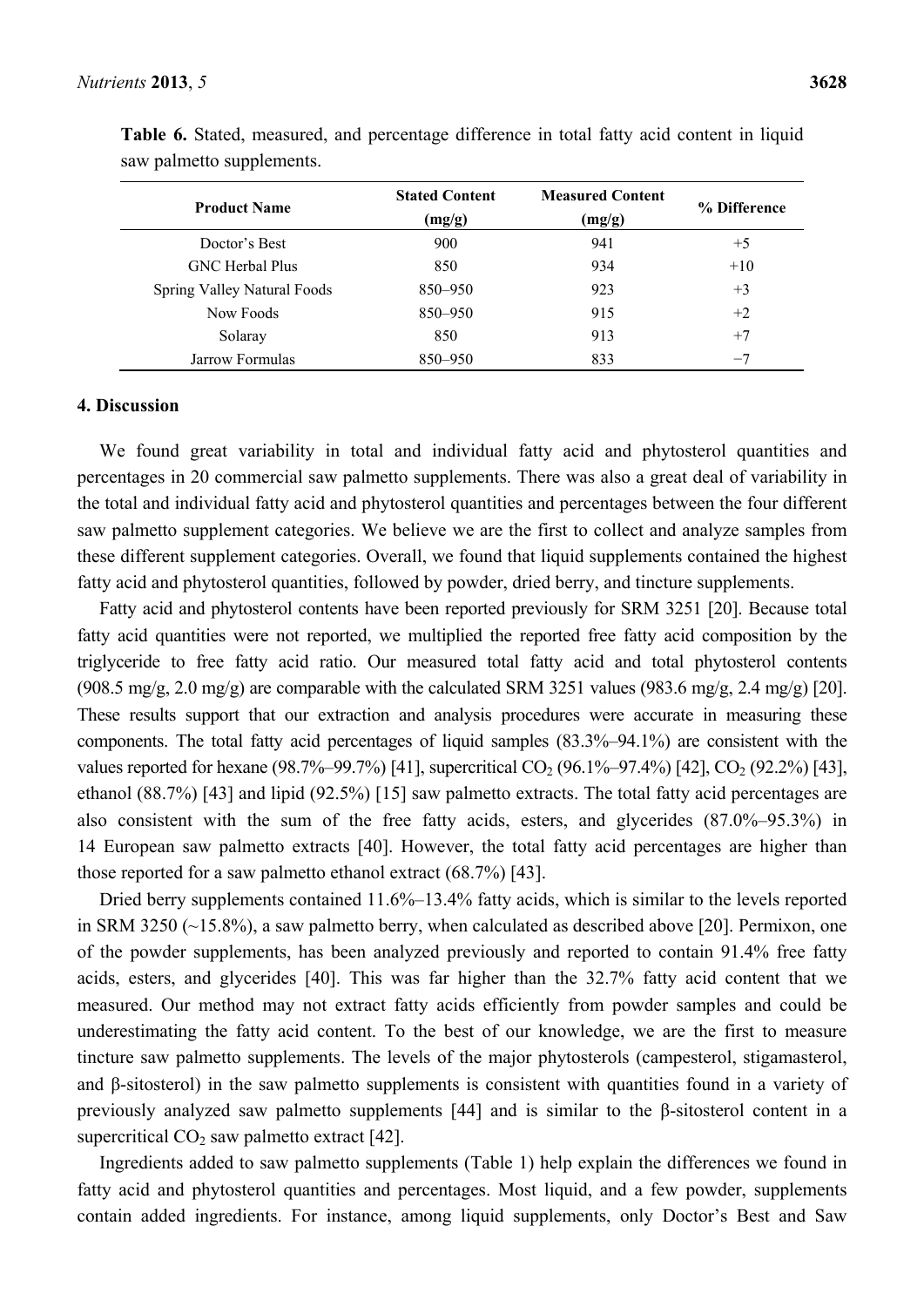Palmetto Harvesting Company had no or a limited number of extra ingredients added to them. This probably explains why they have much higher laurate and myristate quantities. Jarrow Formulas, on the other hand, has a pumpkin seed oil base that is enriched in phytosterols, which explains its high linoleate and phytosterol quantities. The remaining four liquid supplements contained either olive oil or extra virgin olive oil (GNC Herbal Plus, Spring Valley Natural Foods, Now Foods, Solaray) which explains their higher oleate percentages compared to other liquid supplements. The powder supplements Nature's Way and Biochem contain magnesium stearate, which explains their high quantities of stearate. Biochem also contains pygeum root extract, which is probably the reason why the supplement contains very high quantities of phytosterols [50].

Industrial preparative extraction methods may also help explain the differences in fatty acid and phytosterol quantities in the supplements. Saw palmetto supplements are usually extracted using solvents like hexane, ethyl alcohol, or supercritical  $CO<sub>2</sub>$ . All the tinctures were alcohol-extracted, but among liquid and powder supplements, only Doctor's Best and Jarrow Formulas, which were extracted using supercritical  $CO<sub>2</sub>$ , stated how they were extracted. Thus, the unknown methods used to produce the supplements prevent us from understanding how extraction affects supplement fatty acid and phytosterol content. Other factors that might also contribute to the observed variation are batch differences and plant growing conditions.

We found that 83% of the liquid supplements contained greater than or equal to their stated fatty acid content. This is higher than the 33% of the measured saw palmetto supplements analyzed in a previous study [39]. Supplement companies that state their fatty acid content may be employing better manufacturing procedures and analyzing their products to ensure they contain the stated values.

#### **5. Implications**

Our findings suggest that liquid saw palmetto supplements are the best choice for individuals who want to take a saw palmetto supplement that has the highest concentration of both fatty acids and phytosterols. However, further research is needed to determine whether these supplements are indeed more efficacious.

## **6. Conclusions**

We believe we are the first to characterize both fatty acid and phytosterol content of commercial saw palmetto supplements. We plan to determine the anti-androgen action of saw palmetto supplements with different nutrient profiles hoping that the understanding gained will explain the varied response to saw palmetto supplements seen in previous studies.

## **Conflicts of Interest**

The authors declare no conflict of interest.

## **Acknowledgments**

This is contribution number 13-371-J from the Kansas Agricultural Experiment Station.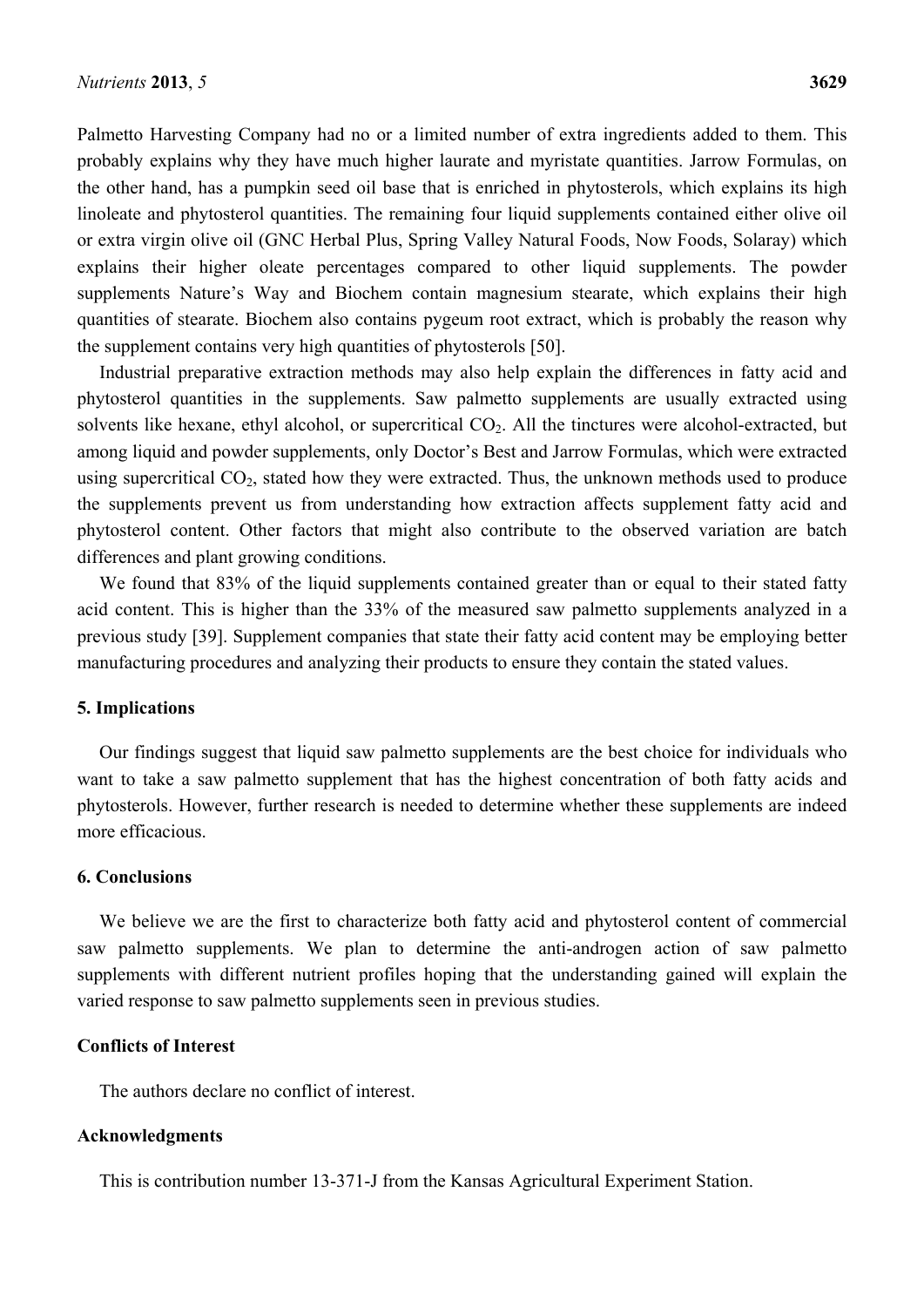# **References**

- 1. Barnes, P.M.; Bloom, B.; Nahin, R.L. *Complementary and Alternative Medicine Use among Adults and Children: United States, 2007*; CDC National Health Statistics Report: Hyattsville, MD, USA, December 2008; pp. 1–23.
- 2. Blumenthal, M.; Lindstrom, A.; Ooyen, C.; Lynch, M.E. Herb supplement sales increase 4.5% in 2011, despite still-weak economy, herb sales continue multi-year growth. *HerbalGram* **2012**, *95*, 60–64.
- 3. Bishop, F.L.; Rea, A.; Lewith, H.; Chan, Y.K.; Saville, J.; Prescott, P.; von Elm, E.; Lewith, G.T. Complementary medicine use by men with prostate cancer: A systematic review of prevalence studies. *Prostate Cancer Prostatic Dis.* **2011**, *14*, 1–13.
- 4. Bauer, C.; Ishak, M.; Johnson, E.; Beebe Dimmer, J.; Cooney, K. Prevalence and correlates of vitamin and supplement usage among men with a family history of prostate cancer. *Integr. Cancer Ther.* **2012**, *11*, 83–89.
- *5.* Iehlé, C.; Délos, S.; Guirou, O.; Tate, R.; Raynaud, J.P.; Martin, P.M. Human prostatic steroid 5α-reductase isoforms—A comparative study of selective inhibitors. *J. Steroid Biochem. Mol. Biol.* **1995**, *54*, 273–279.
- 6. Bayne, C.W.; Donnelly, F.; Ross, M.; Habib, F.K. *Serenoa repens* (Permixon): A 5α-reductase types I and II inhibitor—New evidence in a coculture model of BPH. *Prostate* **1999**, *40*, 232–241.
- 7. Bayne, C.W.; Ross, M.; Donnelly, F.; Habib, F.K. The selectivity and specificity of the actions of the lipido-sterolic extract of *Serenoa repens* (Permixon) on the prostate. *J. Urol.* **2000**, *164*, 876–881.
- *8.* Habib, F.K.; Ross, M.; Ho, C.K.H.; Lyons, V.; Chapman, K. *Serenoa repens* (permixon) inhibits the 5α-reductase activity of human prostate cancer cell lines without interfering with PSA expression. *Int. J. Cancer* **2005**, *114*, 190–194.
- 9. Anderson, M.L. A preliminary investigation of the enzymatic inhibition of 5α-reduction and growth of prostatic carcinoma cell line LNCap-FGC by natural astaxanthin and Saw Palmetto lipid extract *in vitro*. *J. Herbal Pharmacother.* **2005**, *5*, 17–26.
- 10. Pais, P. Potency of a novel saw palmetto ethanol extract, SPET-085, for inhibition of 5α-reductase II. *Adv. Ther.* **2010**, *27*, 555–563.
- 11. Van Coppenolle, F.; Le Bourhis, X.; Carpentier, F.; Delaby, G.; Cousse, H.; Raynaud, J.P.; Dupouy, J.P.; Prevarskaya, N. Pharmacological effects of the lipidosterolic extract of *Serenoa repens* (Permixon) on rat prostate hyperplasia induced by hyperprolactinemia: Comparison with finasteride. *Prostate* **2000**, *43*, 49–58.
- 12. Talpur, N.; Echard, B.; Bagchi, D.; Bagchi, M.; Preuss, H.G. Comparison of Saw Palmetto (extract and whole berry) and Cernitin on prostate growth in rats. *Mol. Cell. Biochem.* **2003**, *250*, 21–26.
- 13. Carbajal, D.; Molina, V.; Mas, R.; Arruzazabala, M.L. Therapeutic effect of D-004, a lipid extract from *Roystonea regia* fruits, on prostate hyperplasia induced in rats. *Drugs Exp. Clin. Res.* **2005**, *31*, 193–197.
- 14. Wadsworth, T.L.; Worstell, T.R.; Greenberg, N.M.; Roselli, C.E. Effects of dietary saw palmetto on the prostate of transgenic adenocarcinoma of the mouse prostate model (TRAMP). *Prostate*  **2007**, *67*, 661–673.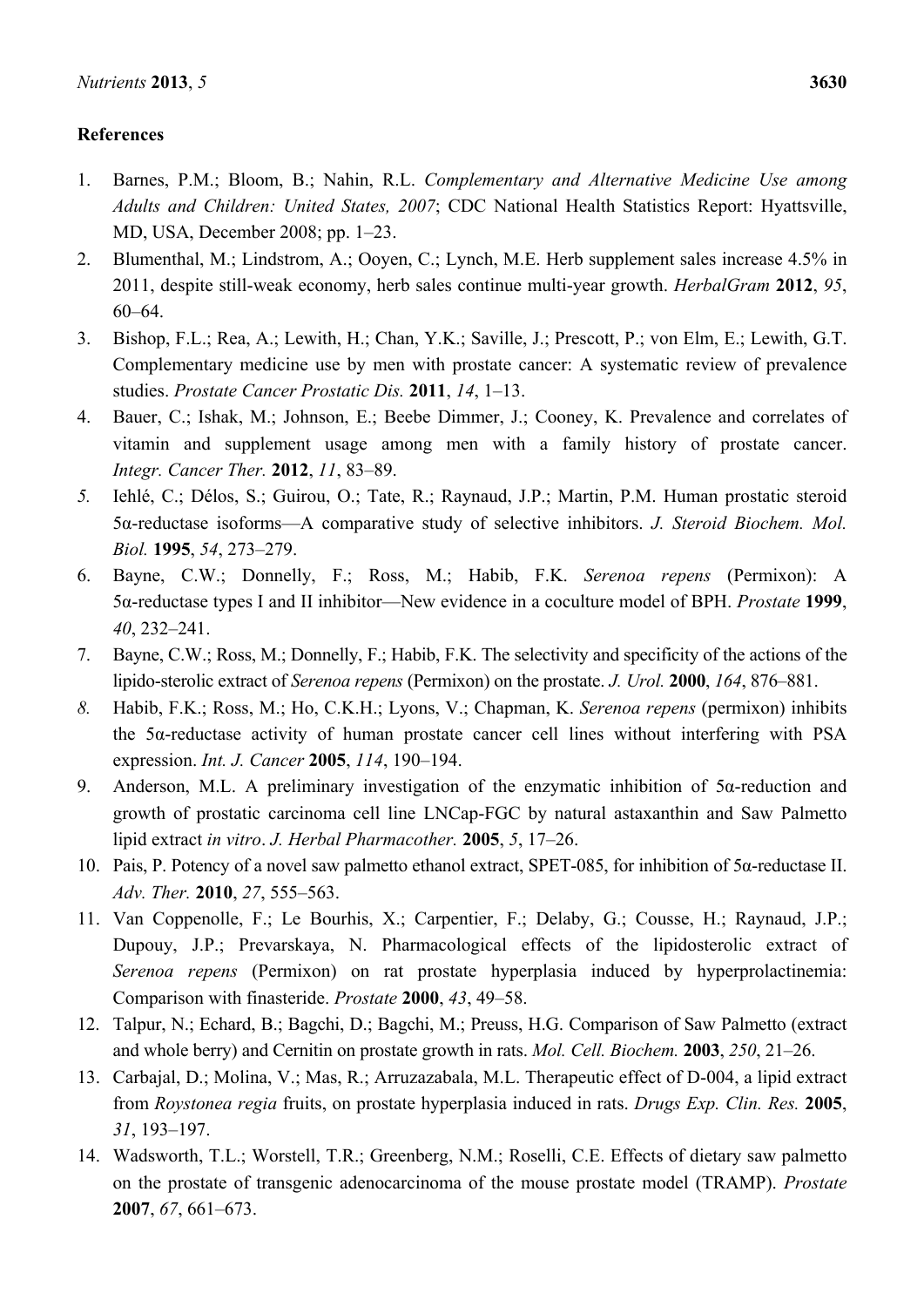- 15. Arruzazabala, M.L.; Molina, V.; Mas, R.; Carbajal, D.; Marrero, D.; González, V.; Más, R.; Rodríguez, E. Effects of coconut oil on testosterone-induced prostatic hyperplasia in Sprague-Dawley rats. *J. Pharm. Pharmacol.* **2007**, *59*, 995–999.
- 16. Rhodes, L.; Primka, R.L.; Berman, C.; Vergult, G.; Gabriel, M.; Pierre-Malice, M.; Gibelin, B. Comparison of finasteride (Proscar), a 5α-reductase inhibitor, and various commercial plant extracts in *in vitro* and *in vivo* 5α-reductase inhibition. *Prostate* **1993**, *22*, 43–51.
- 17. Hill, B.; Kyprianou, N. Effect of permixon on human prostate cell growth: Lack of apoptotic action. *Prostate* **2004**, *61*, 73–80.
- 18. Strauch, G.; Perles, P.; Vergult, G.; Gabriel, M.; Gibelin, B.; Cummings, S.; Malbecq, W.; Malice, M.P. Comparison of finasteride (Proscar) and *Serenoa repens* (Permixon) in the inhibition of 5α-reductase in healthy male volunteers. *Eur. Urol.* **1994**, *26*, 247–252.
- 19. U.S. Department of Agriculture, Agricultural Research Service USDA National Nutrient Database for Standard Reference, Release 25. Available online: http://ndb.nal.usda.gov/ (accessed on 28 May 2013).
- 20. Schantz, M.M.; Bedner, M.; Long, S.E.; Molloy, J.L.; Murphy, K.E.; Porter, B.J.; Putzbach, K.; Rimmer, C.A.; Sander, L.C.; Sharpless, K.E.; *et al.* Development of saw palmetto (*Serenoa repens*) fruit and extract standard reference materials. *Anal. Bioanal. Chem.* **2008**, *392*, 427–438.
- 21. Liang, T.; Liao, S. Growth suppression of hamster flank organs by topical application of gamma-linolenic and other fatty acid inhibitors of 5α-reductase. *J. Investig. Dermatol.* **1997**, *109*, 152–157.
- 22. Weisser, H.; Tunn, S.; Behnke, B.; Krieg, M. Effects of the sabal serrulata extract IDS 89 and its subfractions on 5α-reductase activity in human benign prostatic hyperplasia. *Prostate* **1996**, *28*, 300–306.
- 23. Niederprum, H.J.; Schweikert, H.U.; Thuroff, J.W.; Zanker, K.S. Inhibition of steroid 5α-reductase activity by aliphatic fatty acids. Candidates for chemoprevention of prostate cancer. *Ann. N. Y. Acad. Sci.* **1995**, *768*, 227–230.
- 24. Raynaud, J.; Cousse, H.; Martin, P. Inhibition of type 1 and type 2  $5\alpha$ -reductase activity by free fatty acids, active ingredients of Permixon. *J. Steroid Biochem. Mol. Biol.* **2002**, *82*, 233–239.
- 25. Abe, M.; Ito, Y.; Suzuki, A.; Onoue, S.; Noguchi, H.; Yamada, S. Isolation and pharmacological characterization of fatty acids from saw palmetto extract. *Anal. Sci.* **2009**, *25*, 553–557.
- 26. Abe, M.; Ito, Y.; Yunzul, L.; Oki Fujino, T.; Yamada, S.; Oyunzul, L. Pharmacologically relevant receptor binding characteristics and 5α-reductase inhibitory activity of free fatty acids contained in saw palmetto extract. *Biol. Pharm. Bull.* **2009**, *32*, 646–650.
- 27. Berges, R.R.; Windeler, J.; Senge, T.; Aeikens, B.; Trampisch, H.J.; β-Sitosterol Study Group. Randomised, placebo-controlled, double-blind clinical trial of β-sitosterol in patients with benign prostatic hyperplasia. *Lancet* **1995**, *345*, 1529–1532.
- 28. Von Holtz, R.L.; Fink, C.S.; Awad, A.B. β-Sitosterol activates the sphingomyelin cycle and induces apoptosis in LNCaP human prostate cancer cells. *Nutr. Cancer* **1998**, *32*, 8–12.
- 29. Awad, A.B.; Williams, H.; Kim, U.; Fink, C.S. *In vitro* and *in vivo* (SCID mice) effects of phytosterols on the growth and dissemination of human prostate cancer PC-3 cells. *Eur. J. Cancer Prev.* **2001**, *10*, 507–513.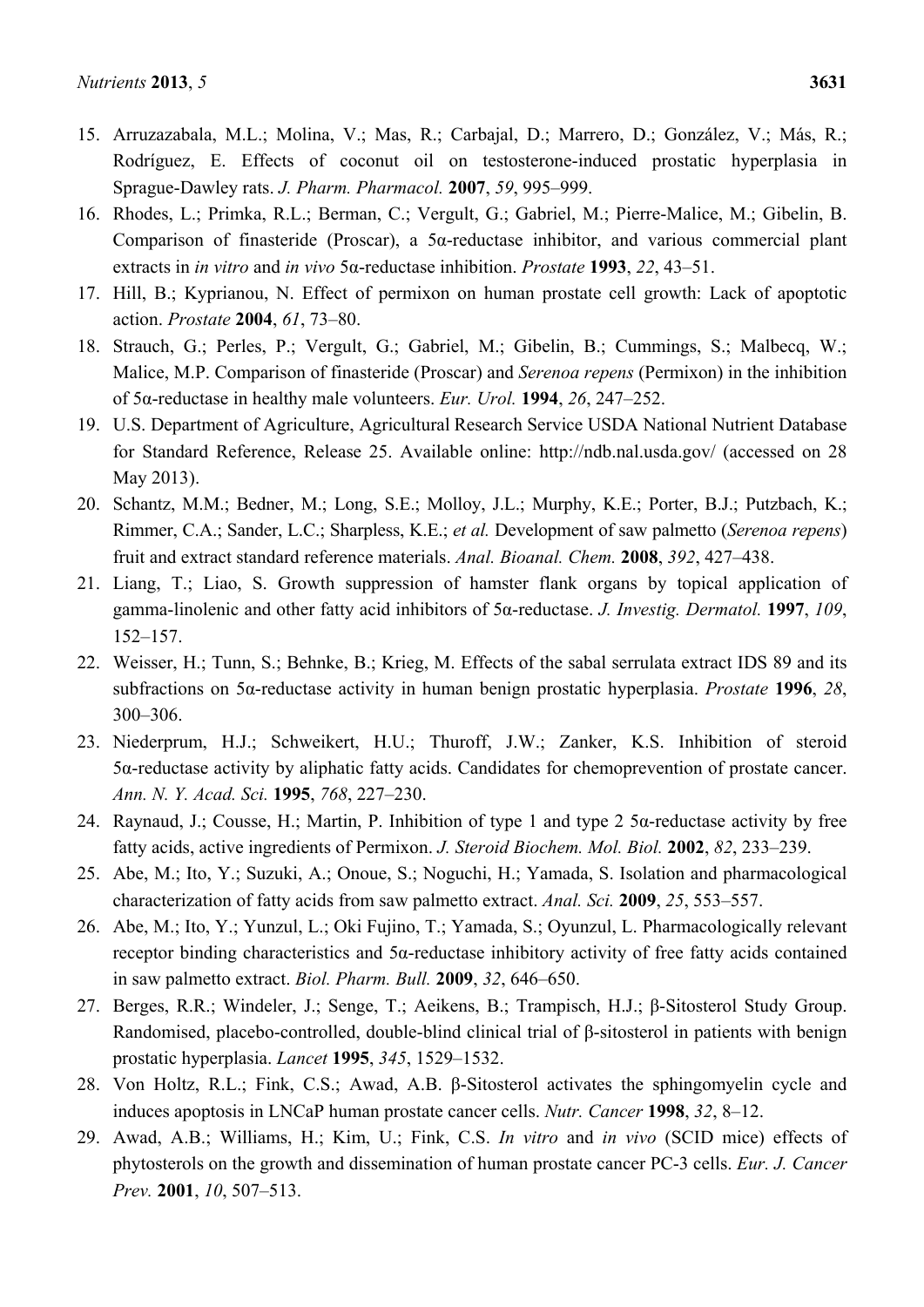- 30. Cabeza, M.; Bratoeff, E.; Heuze, I.; Ramirez, E.; Sanchez, M.; Rami-rez, E.; Sanchez, M.; Flores, E. Effect of β-sitosterol as inhibitor of 5α-reductase in hamster prostate. *Proc. West. Pharmacol. Soc.* **2003**, *46*, 153–155.
- 31. Scholtysek, C.; Krukiewicz, A.; Alonso, J.; Sharma, K.; Sharma, P.; Goldmann, W. Characterizing components of the Saw Palmetto Berry Extract (SPBE) on prostate cancer cell growth and traction. *Biochem. Biophys. Res. Commun.* **2009**, *379*, 795–798.
- 32. Weihrauch, J.L.; Gardner, J.M. Sterol content of foods of plant origin. *J. Am. Diet. Assoc.* **1978**, *73*, 39–47.
- 33. Bent, S.; Kane, C.; Shinohara, K.; Neuhaus, J.; Hudes, E.; Goldberg, H.; Avins, A. Saw palmetto for benign prostatic hyperplasia. *N. Engl. J. Med.* **2006**, *354*, 557–566.
- 34. Barry, M.; Meleth, S.; Lee, J.; Kreder, K.; Avins, A.; Nickel, J.C.; Roehrborn, C.; Crawford, E.D.; Foster, H.; Kaplan, S.; *et al.* Effect of increasing doses of saw palmetto extract on lower urinary tract symptoms: A randomized trial. *J. Am. Med. Assoc.* **2011**, *306*, 1344–1351.
- 35. MacDonald, R.; Tacklind, J.; Rutks, I.; Wilt, T. *Serenoa repens* monotherapy for benign prostatic hyperplasia (BPH): An updated Cochrane systematic review. *BJU Int.* **2012**, *109*, 1756–1761.
- 36. Scaglione, F.; Lucini, V.; Pannacci, M.; Caronno, A.; Leone, C. Comparison of the potency of different brands of *Serenoa repens* extract on 5α-reductase types I and II in prostatic co-cultured epithelial and fibroblast cells. *Pharmacology* **2008**, *82*, 270–275.
- 37. Scaglione, F.; Lucini, V.; Pannacci, M.; Dugnani, S.; Leone, C. Comparison of the potency of 10 different brands of *Serenoa repens* extracts. *Eur. Rev. Med. Pharmacol. Sci.* **2012**, *16*, 569–574.
- 38. Wolsko, P.M.; Solondz, D.K.; Phillips, R.S.; Schachter, S.C.; Eisenberg, D.M. Lack of herbal supplement characterization in published randomized controlled trials. *Am. J. Med.* **2005**, *118*, 1087–1093.
- 39. Feifer, A.H.; Fleshner, N.E.; Klotz, L. Analytical accuracy and reliability of commonly used nutritional supplements in prostate disease. *J. Urol.* **2002**, *168*, 150–154.
- 40. Habib, F.K.; Wyllie, M.G. Not all brands are created equal: A comparison of selected components of different brands of *Serenoa repens* extract. *Prostate Cancer Prostatic Dis.* **2004**, *7*, 195–200.
- 41. Priestap, H.; Houle, P.; Bennett, B. Fatty acid composition of fruits of two forms of *Serenoa repens*. *Chem. Nat. Compd.* **2011**, *47*, 511–514.
- 42. Catchpole, O.J.; Perry, N.B.; da Silva, B.M.T.; Grey, J.B.; Smallfield, B.M. Supercritical extraction of herbs I: Saw Palmetto, St John's Wort, Kava Root, and Echinacea. *J. Supercrit. Fluids* **2002**, *22*, 129–138.
- 43. Ganzera, M.; Croom, E.M.; Khan, I.A. Determination of the Fatty Acid content of pumpkin seed, pygeum, and saw palmetto. *J. Med. Food* **1999**, *2*, 21–27.
- 44. Sorenson, W.R.; Sullivan, D. Determination of campesterol, stigmasterol, and β-sitosterol in saw palmetto raw materials and dietary supplements by gas chromatography: Collaborative study. *J. AOAC Int.* **2007**, *90*, 670–678.
- 45. Sorenson, W.R.; Sullivan, D. Determination of campesterol, stigmasterol, and β-sitosterol in saw palmetto raw materials and dietary supplements by gas chromatography: Single-laboratory validation. *J. AOAC Int.* **2006**, *89*, 22–34.
- 46. Sukhija, P.; Palmquist, D.L. Rapid method for determination of total fatty acid content and composition of feedstuffs and feces. *J. Agric. Food Chem.* **1988**, *36*, 1202–1206.